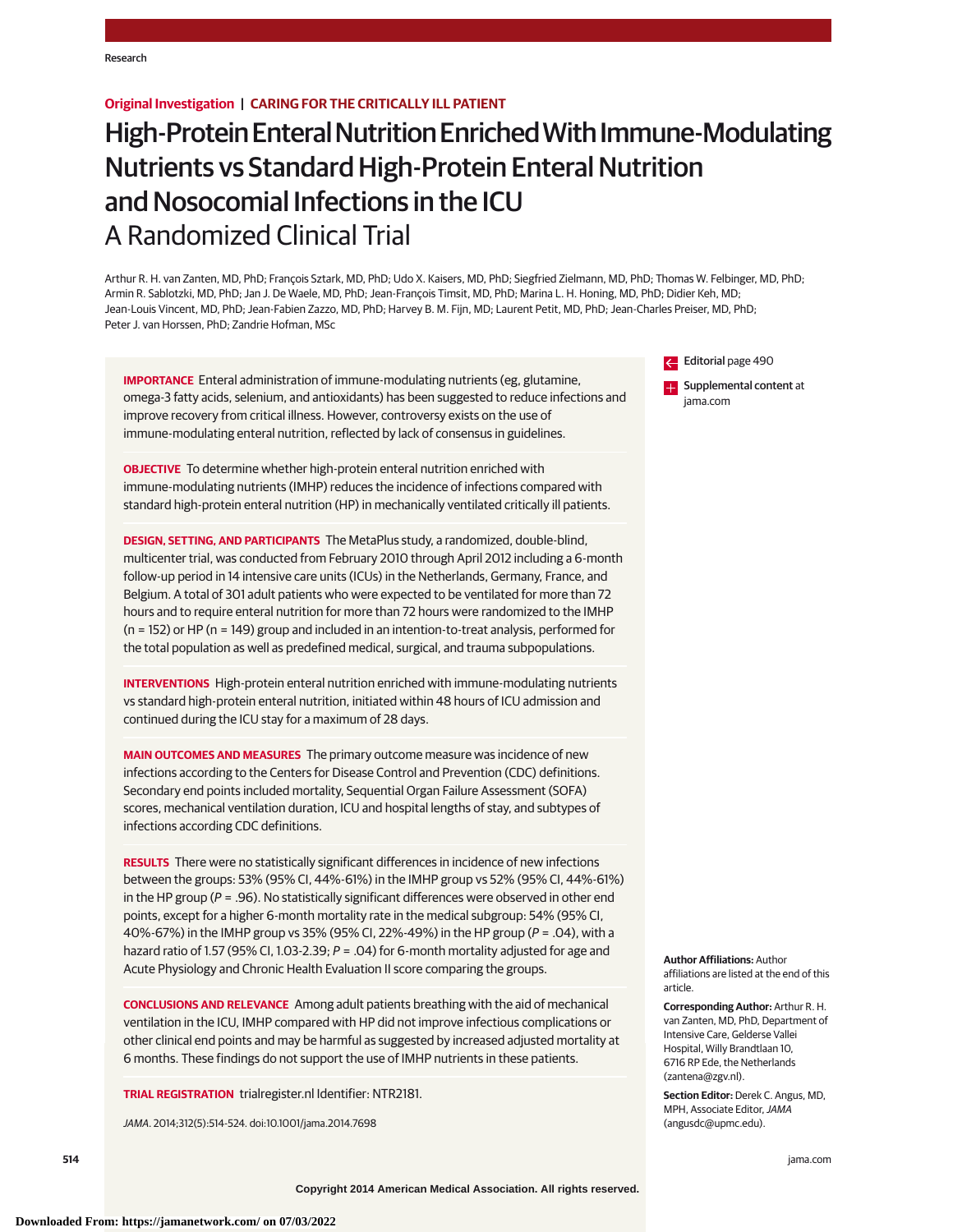Fritically ill patients are at risk of serious nutritional deficits. Therefore, nutritional interventions are required for most ICU patients, with enteral nutrition preferred cits. Therefore, nutritional interventions are required over parenteral nutrition.<sup>1,2</sup>

Immune-modulating nutrients, such as glutamine, arginine, nucleic acids, omega-3 fatty acids, selenium, and antioxidants, may modulate pathophysiological processes in critical illness, such as inflammatory and oxidative stress responses and impaired (cellular) immune function.3,4

Several meta-analyses have reported that use of immunemodulating nutrients in enteral nutrition is associated with reductions in infectious morbidity and improved recovery from critical illness compared with standard enteral nutrition.5-7The European Society for Clinical Nutrition and Metabolism guide-

**APACHE-II** Acute Physiology and Chronic Health Evaluation II

**DHA** docosahexaenoic acid

**EPA** eicosapentaenoic acid

**HP** standard high-protein enteral nutrition

**ICU** intensive care unit

**IMHP** high-protein enteral nutrition enriched with immune-modulating nutrients

**LCP** long-chain polyunsaturated fatty acids

**SOFA** Sequential Organ Failure Assessment

lines conclude that there is no general indication for immune-modulating nutrients in enteral nutrition in patients with severe illness or sepsis and Acute Physiology and Chronic Health Evaluation II (APACHE-II) scores of more than 15.<sup>1</sup> In contrast, guidelines of the Society of Critical CareMedicine and the American Society for Parenteral and Enteral Nutrition indicate that im-

mune-modulating nutrients in enteral nutrition should be used for appropriate patients including critically ill patients who breath with the aid of mechanical ventilation and with caution in patients with severe sepsis, with grade A recommendations for surgical and grade B recommendations for medical ICU patients.2

Both guidelines recommend use of high-protein enteral nutrition to achieve target protein intake of 1.2 to 2.0 g/kg of body weight per day, supported by recent observational studies showing reducedmortality in ICU patients reaching higher protein targets.<sup>8,9</sup>

An enteral nutrition intervention study with appropriate power to detect effects on clinical outcome in heterogeneous mechanically ventilated critically ill patients comparing standard high-protein enteral nutrition (HP) with high-protein enteral nutrition enriched with the immune-modulating nutrients (IMHP) glutamine, omega-3 fatty acids, and anti-oxidants has not been performed. We aimed to evaluate whether a new IMHP enteral feed comparedwith an isocaloric enteral feedwith similarly high-protein content reduced infectious morbidity in mechanically ventilated ICU patients and affected long-term morbidity and mortality.

# Methods

# Study Design

The MetaPlus trial was a randomized, multicenter, international, double-blind, parallel-group trial (protocol is avail-

able in Supplement 1). The study was performed in ICUs in 2 centers in the Netherlands, 4 in France, 6 in Germany, and 2 in Belgium (eMethod 1 in Supplement 2). The protocol and accompanying documents were approved by ethics committees and regulatory authorities (eMethod 2 in Supplement 2). Health care clinicians involved in the study at the participating ICUs provided both oral and translated written information according to local hospital policies and obtained written informed consent from patients or their legal representatives. The first patient was included on February 23, 2010, and the last patient completed the 28-day intervention period on November 14, 2011.

#### Participants

Adult mechanically ventilated ICU patients (age ≥18 years) admitted to 1 of the 14 participating ICUs who were expected to receive mechanical ventilation for more than 72 hours, to require enteral nutrition within 48 hours after ICU admission, to require enteral nutrition formore than 72 hours, and to need full enteral nutrition according to protocol recommendations were prescreened based on data from patient files. The main exclusion criterion was a Sequential Organ Failure Assessment (SOFA) score of more than 12 between ICU admission and 24 hours after ICU admission or randomization (if randomization occurred <24 hours after ICU admission). A complete list of inclusion and exclusion criteria is provided online (eMethod 3 in Supplement 2).

# Randomization and Allocation

Patients were 1:1 randomized to receive IMHP or HP enteral nutrition, stratified per site and type of patient (medical, surgical nontrauma patients, trauma-surgical patients, and trauma– nonsurgical patients) using computer generated randomization lists. The ready-to-use IMHP and HP products had identical packaging with no differences in appearance, texture, or smell. Treatment assignments weremade in blocks of 4 codes (2 codes per treatment). Investigators and clinicians were blinded to treatment allocation.

#### Intervention

Patients assigned to the IMHP group received a glutamine, omega-3 fatty acid, and antioxidant enriched tube feed (experimental product, NV Nutricia, Zoetermeer). Those assigned to the HP group received a high-protein tube feed (Nutrison Advanced Protison, NV Nutricia, Zoetermeer) (eTable 1 in Supplement 2). Patients were fed according to routine practice with recommendations toward early enhanced enteral feeding up to target energy requirement of 25 kcal/kg of body weight with a maximum of 2500 kcal/d. Patients received study formulations for a maximum of 28 days during their ICU stay. Before randomization, patients could be fed according to routine practice. Complementary feeding with enteral or parenteral nutrition was allowed with exceptions described (eMethod 5 in Supplement 2).

#### Screening and Baseline Measurements

At screening, age, sex, smoking behavior, alcohol consumption, weight, height, medical history, preexisting condi-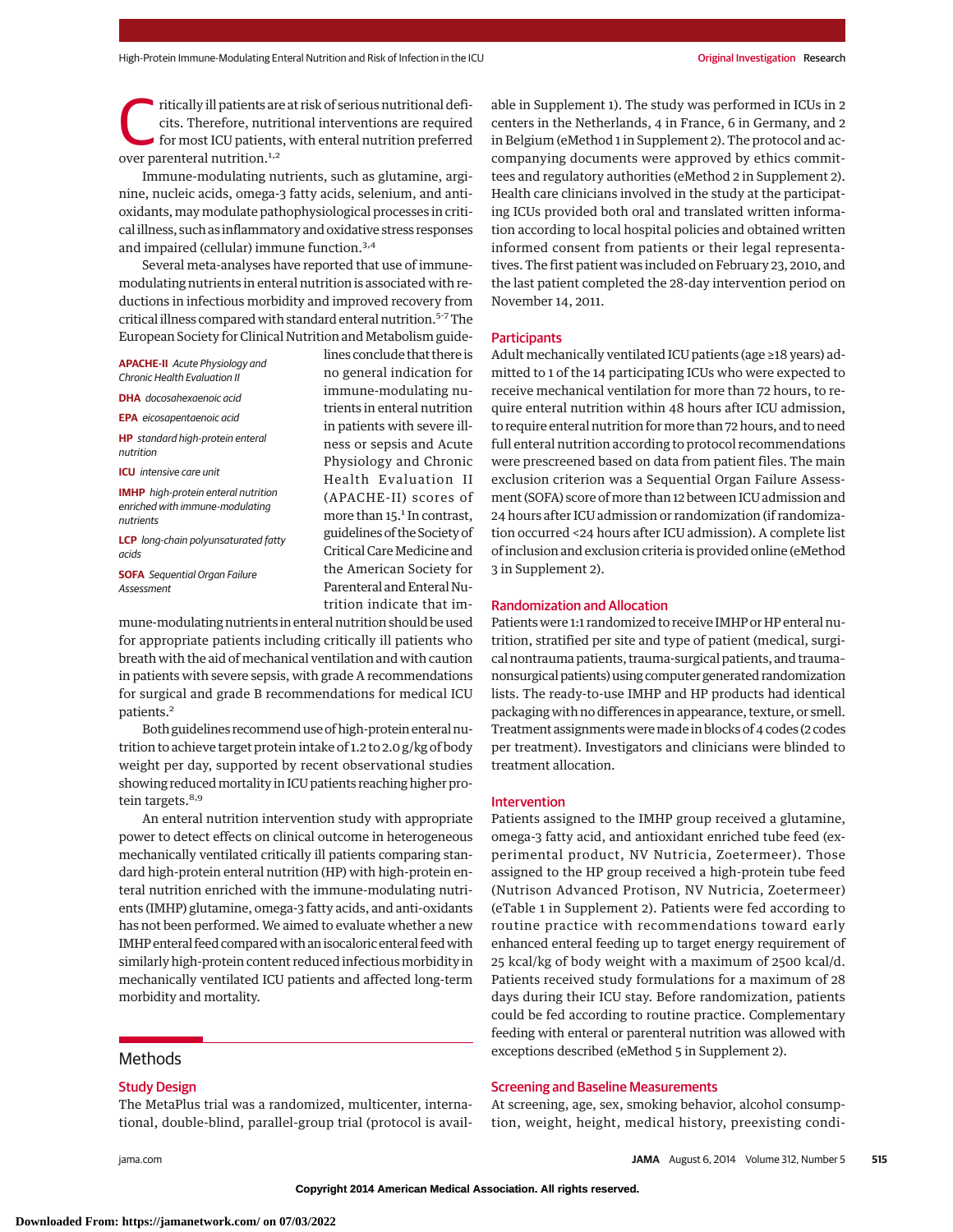

The investigators and clinicians prescreened patients for potential eligibility based on medical records of patients. The informed consent procedure and subsequently the screening were only initiated if a patient seemed to be eligible. Data on the numbers of patients prescreened are not available.

tions, medication use, SOFA-score, and radiotherapy or chemotherapy over the last 3 months were recorded. At baseline, the APACHE-II score was determined.

#### Primary Efficacy Parameter

The primary end point was incidence of new infections. Infections were documented from the start of study product administration until ICU discharge or for a maximum of 28 ICU days and were classified according to the Centers for Disease Control and Prevention (CDC) definitions.<sup>10</sup>

# Secondary Efficacy and Safety Parameters

The number of infections per patient per 100 ICU days and incidence per infection type were secondary end points. Other secondary end points included mortality (at ICU and hospital discharge, and at day-28 and 6 months), evolution of SOFA-scores (day 1-10), mechanical ventilation duration, and ICU and hospital lengths of stay. Blood glucose concentrations and daily insulin administration were recorded until day 7 to determine the time that glucose concentrations reached less than 144.1 mg/dL and less than 113.5 mg/dL (to convert glucose from mg/dL to mmol/L multiply by 0.0555), and incidence of hypoglycemia (plasma glucose concentration <79.2 mg/dL or <39.6 mg/dL). Blood samples were taken at baseline and at days 4 and 8 for plasma levels of glutamine, (eicosapentaenoic acid [EPA] + docosahexaenoic acid [DHA]):long-chain polyunsaturated fatty acids (LCP) ratio, selenium, vitamin C, vitamin E, and zinc. Severe adverse events were reported until day 28.

### Safety and Statistics

The independent data monitoring committee (eMethod 4 in Supplement 2) advised that the study be continued without modification after every interim safety analysis based on severe adverse events and mortality data after every 6 deaths. After 105 patients, an interim analysis evaluated the incidence of infections (assumed ≥25%) for sample size calculation. The data monitoring committee recommended continuation without modification. Corrections for significance levels were not required.

To detect a 12.5% reduction in new infections (25% vs 12.5%) with a power of 80%, the sample size was calculated at 300 patients. A reduction of infections from 25% to 12.5% was estimated based on a systematic review that showed a reduction in incidence of abdominal abscesses (odds ratio [OR], 0.26; *P* = .005), nosocomial pneumonia (OR, 0.54; *P* = .007), and bacteremia (OR, 0.45; *P* = .0002) in ICU patients treated with pharmaconutrition.<sup>7</sup> All analyses were performed on an intention-to-treat basis within the total groups as well as prespecified medical, surgical, and trauma subgroups. In addition, a per-protocol analysis was performed for the primary end point based on those patients who received at least 50% of the recommended study product during the first 72 hours and subsequently during the ICU stay up to day 28 (eMethods 6 in Supplement 2).

Variables were summarized as frequencies and percentages, means and 95% confidence intervals or standard deviations, or medians and interquartile ranges (IQR), when appropriate. Data were compared using χ<sup>2</sup> tests, 2-sample *t* tests, Fisher exact tests, Wilcoxon rank-sum tests, and Poisson regression. In addition, a multivariable analysis was performed with 6-month survival as the end point using a Cox proportional hazard regression analysis, including as covariates: age, sex, body mass index, APACHE-II score, adjusted predicted mortality, baseline SOFA-score, baseline glutamine, and glucose, type of patient (medical, surgical nontrauma, surgical trauma, trauma nonsurgical), time between starting the study product and ICU admission, occurrence of preexisting infections, and antibiotic treatment at study initiation. The final model was constructed using univariate screening followed by a stepwise variable-selection procedure. The proportional-hazards assumption was tested at the .05 significance level using the Kolmogorov-type supremum test. Finally, time-to-event for 6-month mortality was visualized by Kaplan-Meier plots and compared using logrank tests.

For all end points, 2-sided *P* values <.05 were considered statistical significant, without correction for multiple testing. Analyses were performed with SAS software, version 9.2 (SAS Institute Inc).

# Results

#### **Patients**

A total of 301 patients were randomized and included in the intention-to-treat analysis (Figure). Baseline characteristics were comparable between study groups, both in the total study population and within subpopulations. No statistically significant differences were observed between study groups in mean duration of study product administration or total volume of study product administered (Table 1).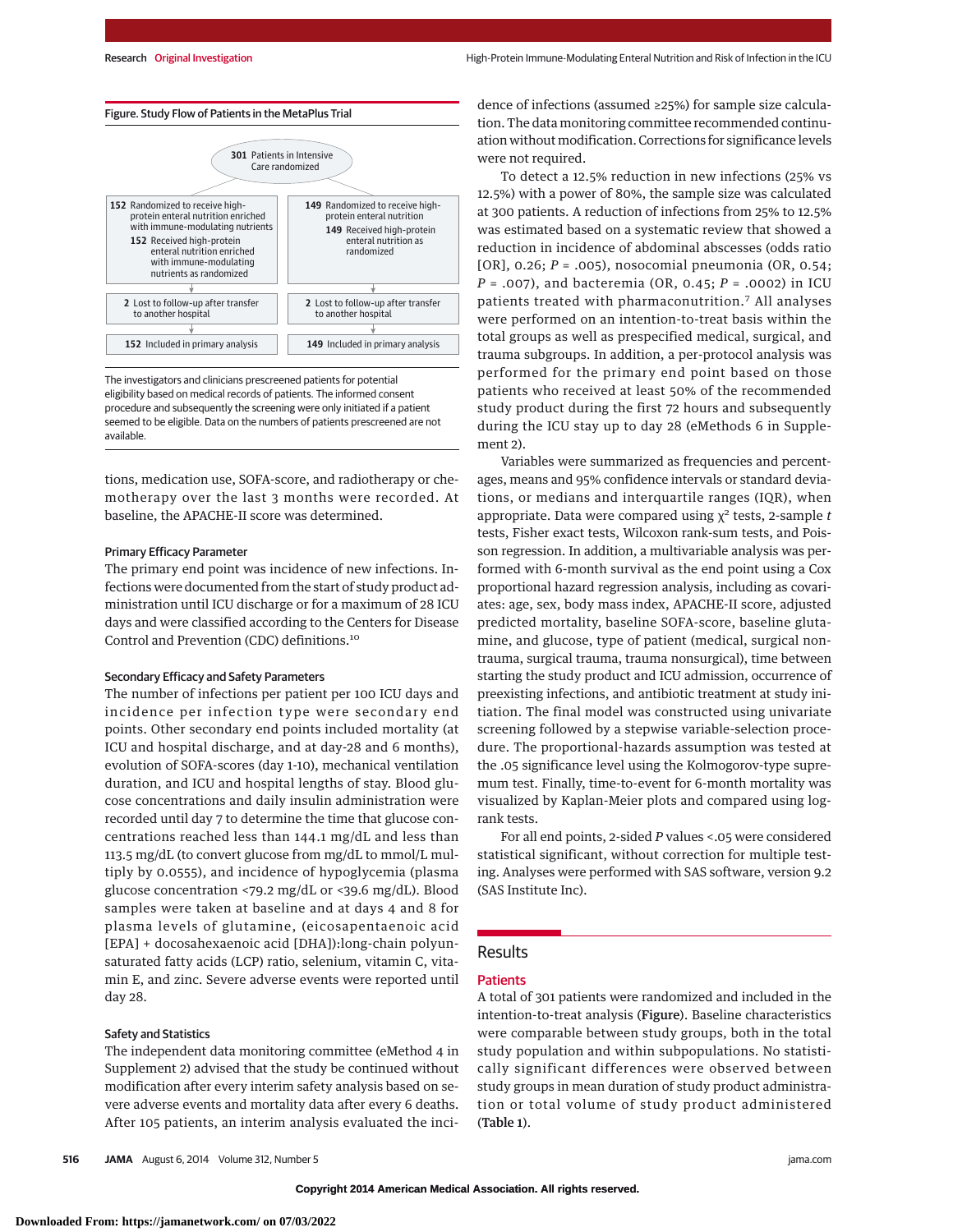# Table 1. Baseline Characteristics and Feeding Details<sup>a</sup>

|                                                                          |                            |                      | <b>Subgroups</b>          |                         |                           |                      |                           |                                                                                                                            |
|--------------------------------------------------------------------------|----------------------------|----------------------|---------------------------|-------------------------|---------------------------|----------------------|---------------------------|----------------------------------------------------------------------------------------------------------------------------|
|                                                                          | <b>Total Group</b>         |                      | <b>Medical</b>            |                         | <b>Surgical</b>           |                      | <b>Trauma</b>             |                                                                                                                            |
|                                                                          | <b>IMHP</b><br>$(n = 152)$ | HP<br>$(n = 149)$    | <b>IMHP</b><br>$(n = 54)$ | HP<br>$(n = 55)$        | <b>IMHP</b><br>$(n = 81)$ | HP<br>$(n = 75)$     | <b>IMHP</b><br>$(n = 55)$ | HP<br>$(n = 54)$                                                                                                           |
| Age, mean (SD), y                                                        | 57(19)                     | 59 (18)              | 64 (15)                   | 65 (14)                 | 54 (21)                   | 57 (19)              | 45 (20)                   | 48 (20)                                                                                                                    |
| Men, No. (%)                                                             | 100(66)                    | 102 (68)             | 35(65)                    | 32 (58)                 | 54 (67)                   | 52 (69)              | 41 (75)                   | 46 (85)                                                                                                                    |
| Weight, mean (SD), kg                                                    | 77.3 (14.1)                | 78.8 (15.9)          | 74.2 (13.6)               | 79.0 (14.5)             | 79.1 (13.7)               | 78.7 (17.2)          | 81.4 (13.4)               | 80.1 (17.8)                                                                                                                |
| BMI, mean (SD) <sup>b</sup>                                              | 26.1(4.5)                  | 26.5(4.8)            | 25.2(4.6)                 | 27.0(4.7)               | 26.4(4.1)                 | 26.3(5.0)            | 26.9(4.9)                 | 26.6(5.1)                                                                                                                  |
| APACHE-II score, mean (SD) <sup>c</sup>                                  | 22.0(8.5)                  | 21.3(7.7)            | 26.7(8.0)                 | 24.9(7.8)               | 20.4(7.6)                 | 19.7(6.8)            | 17.0(7.4)                 | 17.5(6.4)                                                                                                                  |
| Adjusted predicted mortality,<br>mean $(SD)$ , %                         | 39.8 (27.3)                | 37.4 (12.9)          | 56.3 (25.2)               | 50.8 (26.2)             | 33.8 (24.0)               | 31.4 (23.0)          | 22.5 (21.9)               | 22.5(16.8)                                                                                                                 |
| SOFA score, median (IQR) <sup>d</sup>                                    |                            |                      |                           |                         |                           |                      |                           |                                                                                                                            |
| Total                                                                    | $8(7-10)$                  | $9(7-10)$            | $9(7-10)$                 | $9(7-10)$               | $8(7-11)$                 | $9(7-10)$            | $8(7-10)$                 | $9(7-10)$                                                                                                                  |
| Respiratory                                                              | $2(1-3)$                   | $2(1-3)$             | $3(2-3)$                  | $3(2-4)$                | $2(1-3)$                  | $2(1-3)$             | $2(1-3)$                  | $2(1-2)$                                                                                                                   |
| Coagulation                                                              | $0(0-1)$                   | $0(0-1)$             | $0(0-0)$                  | $0(0-1)$                | $1(0-1)$                  | $0(0-1)$             | $1(0-1)$                  | $0(0-1)$                                                                                                                   |
| Liver                                                                    | $0(0-1)$                   | $0(0-1)$             | $0(0-0)$                  | $0(0-0)$                | $0(0-1)$                  | $0(0-1)$             | $0(0-1)$                  | $0(0-1)$                                                                                                                   |
| Cardiovascular                                                           | $4(3-4)$                   | $4(3-4)$             | $3(3-4)$                  | $3(1-4)$                | $4(3-4)$                  | $4(3-4)$             | 4 (3-4)                   | $4(4-4)$                                                                                                                   |
| Central nervous system                                                   | $2(0-4)$                   | $2(0-4)$             | $2(0-4)$                  | $1(0-4)$                | $2(0-4)$                  | $2(0-4)$             | $2(0-3)$                  | $3(1-4)$                                                                                                                   |
| Renal                                                                    | $0(0-1)$                   | $0(0-1)$             | $0(0-1)$                  | $0(0-1)$                | $0(0-1)$                  | $0(0-1)$             | $0(0-0)$                  | $0(0-0)$                                                                                                                   |
| Primary admission diagnosis,<br>No. (%)                                  |                            |                      |                           |                         |                           |                      |                           |                                                                                                                            |
| Sepsis                                                                   | 32(21)                     | 34(23)               | 19(35)                    | 20(36)                  | 13 (16)                   | 14 (19)              | 2(4)                      | $\mathbf 0$                                                                                                                |
| Pulmonary                                                                | 19(13)                     | 23(15)               | 12(22)                    | 17(31)                  | 7(9)                      | 4(5)                 | $\mathbf 0$               | 2(4)                                                                                                                       |
| Trauma                                                                   | 44 (29)                    | 45 (30)              | $\mathbf 0$               | $\mathbf 0$             | 29 (36)                   | 30(40)               | 44 (80)                   | 45 (83)                                                                                                                    |
| Neurologic                                                               | 38(25)                     | 28(19)               | 12(22)                    | 8(15)                   | 24 (30)                   | 18 (24)              | 8(15)                     | 7(13)                                                                                                                      |
| Cardiocirculatory                                                        | 17(11)                     | 14(9)                | 9(17)                     | 7(13)                   | 8(10)                     | 7(9)                 | 1(2)                      | $\pmb{0}$                                                                                                                  |
| Abdominal                                                                | 1(1)                       | 4(3)                 | 1(2)                      | 2(4)                    | $\mathbf{0}$              | 2(3)                 | 0                         | $\pmb{0}$                                                                                                                  |
| Other                                                                    | 1(1)                       | 1(1)                 | 1(2)                      | 1(2)                    | $\bf{0}$                  | $\boldsymbol{0}$     | 0                         | $\pmb{0}$                                                                                                                  |
| Baseline blood plasma levels,<br>mean (SD)                               |                            |                      |                           |                         |                           |                      |                           |                                                                                                                            |
| Glutamine, mg/dL                                                         | 365 (161)                  | 356 (136)            | 393 (155)                 | 406 (168)               | 355 (175)                 | 324 (111)            | 306 (74)                  | 306 (80)                                                                                                                   |
| Selenium, µg/L                                                           | 0.94(0.43)                 | 1.03(0.74)           | 0.84(0.37)                | 1.08(1.00)              | 0.98(0.41)                | 1.00(0.59)           | 1.02(0.49)                | 0.90(0.40)                                                                                                                 |
| (EPA+DHA):LCP ratio                                                      | 0.03(0.01)                 | 0.03(0.01)           | 0.03(0.01)                | 0.03(0.01)              | 0.02(0.01)                | 0.03(0.01)           | 0.03(0.01)                | 0.03(0.01)                                                                                                                 |
| Glucose, mg/dL                                                           | 7.9(2.2)                   | 7.6(2.0)             | 7.8(2.4)                  | 7.7(2.3)                | 8.0(2.1)                  | 7.7(2.0)             | 7.5(1.7)                  | 7.4(1.4)                                                                                                                   |
| Preexisting infections, No (%)                                           | 67(44)                     | 66 (44)              | 34(63)                    | 37(67)                  | 28 (35)                   | 25 (33)              | 12(22)                    | 10(19)                                                                                                                     |
| Baseline antibiotic treatment,<br>No. (%)                                | 111(73)                    | 111 (75)             | 49 (91)                   | 47 (85)                 | 53 (65)                   | 51 (68)              | 34(62)                    | 37 (69)                                                                                                                    |
| Study product administration                                             |                            |                      |                           |                         |                           |                      |                           |                                                                                                                            |
| Time from ICU admission to<br>study feeding start, median<br>$(IQR)$ , h | 31<br>$(19-44)$            | 30<br>$(22-42)$      | 26<br>$(16-41)$           | 31<br>$(14-39)$         | 36<br>$(22-45)$           | 27<br>$(22-45)$      | 40<br>$(26-44)$           | 38<br>$(23-46)$                                                                                                            |
| Duration of administration.<br>median (IQR), d                           | 12<br>$(8-21)$             | 13<br>$(8-25)$       | 10<br>$(5-15)$            | 12<br>$(6-23)$          | 15<br>$(10-21)$           | 15<br>$(8-28)$       | 15<br>$(10-26)$           | 18<br>$(11-28)$                                                                                                            |
| Total volume administered,<br>median (IQR), mL                           | 13486                      | 13880                | 10879                     | 13370                   | 16454                     | 13412                | 17710                     | 23228<br>(7185-23 485) (6770-28 770) (4222-17 038) (5390-25 249) (8300-25 135) (8900-30 530) (8705-32 268) (12 425-37 210) |
| Volume administered per<br>ICU day, median (IQR), mL                     | 899<br>$(605-1179)$        | 1027<br>(732-1243)   | 862<br>$(560-1130)$       | 1047<br>$(787 - 1224)$  | 968<br>$(640-1259)$       | 1012<br>$(633-1299)$ | 1026<br>(619-1336)        | 1132<br>$(867-1414)$                                                                                                       |
| Energy administered per<br>ICU day, median (IQR), kcal                   | 1151<br>$(774-1509)$       | 1315<br>$(937-1591)$ | 1103<br>$(717-1446)$      | 1340<br>$(1007 - 1567)$ | 1239<br>$(819-1612)$      | 1294<br>$(810-1663)$ | 1313<br>(792-1710)        | 1449<br>$(1110-1810)$                                                                                                      |
| Protein administered per<br>ICU day, median (IQR), g                     | 67<br>$(45-88)$            | 77<br>$(55-93)$      | 65<br>$(42-85)$           | 79<br>$(59-92)$         | 73<br>$(48-94)$           | 76<br>$(47-97)$      | 77<br>$(46-100)$          | 85<br>$(65-106)$                                                                                                           |
| Patients with supplemental<br>parenteral nutrition, No. (%)              | 23(15)                     | 20(13)               | 5(9)                      | 3(5)                    | 15 (19)                   | 12 (16)              | 10(18)                    | 11(20)                                                                                                                     |

Abbreviations: HP, high-protein enteral nutrition; ICU, intensive care unit; IMHP, high-protein enteral nutrition enriched with immune modulating nutrients; and SOFA, Sequential Organ Failure Assessment.

a In the IMHP and HP groups, we present surgical trauma patients both in the group of the surgical patients as well as in the group of trauma patients. The IMHP group (n = 152) is composed of 54 medical patients, 17 nonsurgical trauma patients, 38 surgical trauma patient, and 43 nontrauma surgical patients. The HP group (n = 149) is composed of 55 medical patients, 19 nonsurgical trauma patients, 35 surgical trauma patient, and 40 nontrauma surgical patients. The medical group comprised 54 IMHP and 55 HP patients;

the surgical group, 81 IMHP and 75 HP patients; the trauma group, 55 IMHP and 54 HP patients.  $b$  Body mass index is calculated as weight in kilograms divided by height in

meters squared.

 $\textdegree$  The APACHE-II score ranges from 0-71, with higher scores indicating more severe disease.

<sup>d</sup> The SOFA score ranges from 0 to 24, with higher scores indicating a greater number or severity of organ failure.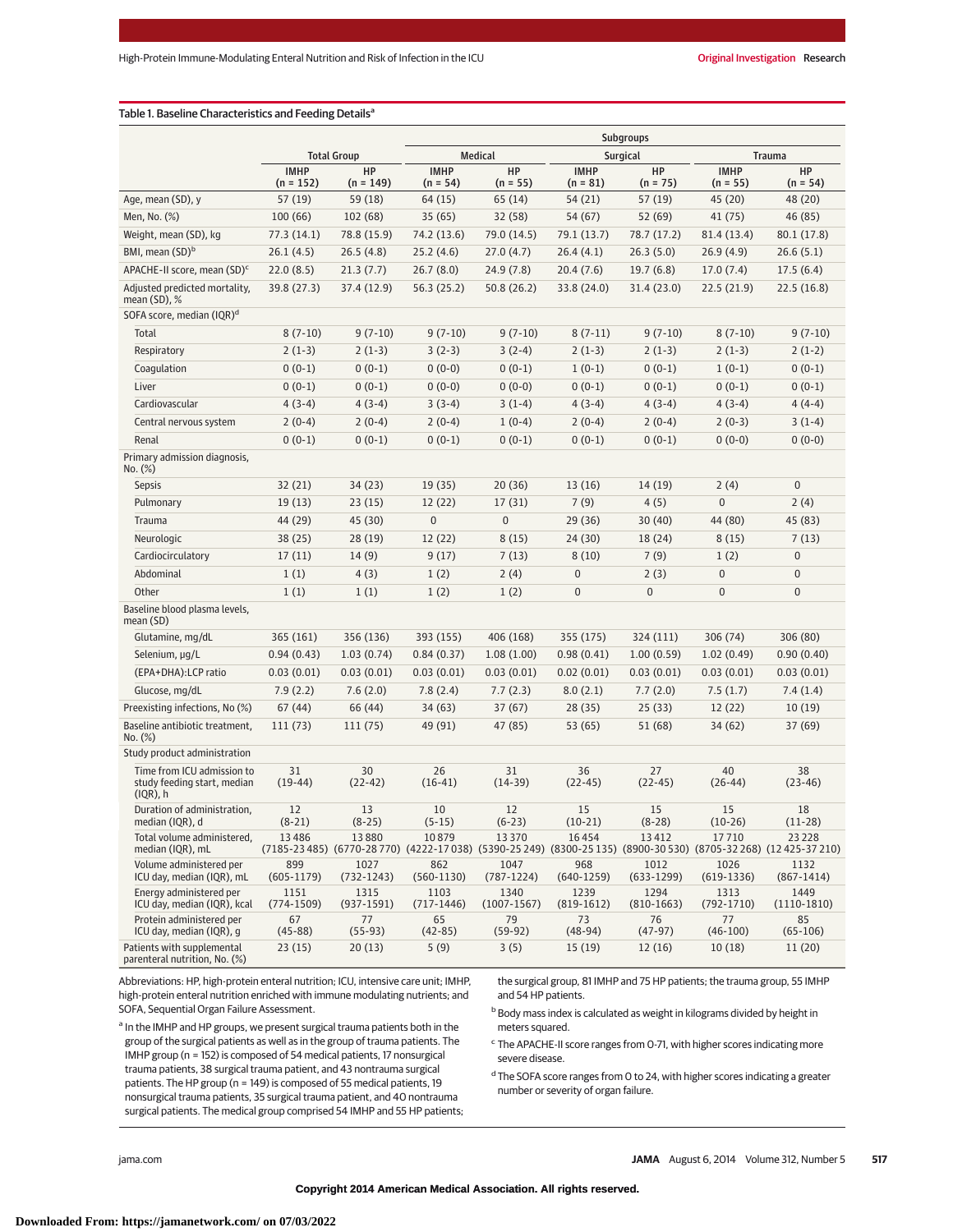|                                                                          |                        | Mean [95% CI] <sup>a</sup> |                  |
|--------------------------------------------------------------------------|------------------------|----------------------------|------------------|
|                                                                          | <b>IMHP</b>            | HP                         | P Value          |
| All patients                                                             | $n = 152$              | $n = 149$                  |                  |
| Incidence of infections,<br>No. of patients $(\%)$ [95% CI] <sup>b</sup> | 80 (53) [44-61]        | 78 (52) [44-61]            | .96 <sup>c</sup> |
| <b>Total No. of infections</b>                                           | 119                    | 122                        |                  |
| No. of infections per patient                                            | $0.78$ $[0.64 - 0.93]$ | $0.82$ [0.67-0.97]         | .73 <sup>d</sup> |
| No. of infections per ICU day per patient                                | $0.05$ $[0.03 - 0.06]$ | $0.04$ $[0.03 - 0.05]$     | .97 <sup>d</sup> |
| Duration of infections per patient, de                                   | $8.3$ [7.3-9.2]        | $8.5$ [7.6-9.4]            | .71 <sup>f</sup> |
| <b>Medical patients</b>                                                  | $n = 54$               | $n = 55$                   |                  |
| Incidence of infections,<br>No. of patients $(\%)$ [95% CI] <sup>b</sup> | 21 (39) [26-53]        | 26 (47) [34-61]            | .38 <sup>c</sup> |
| Total No. of infections                                                  | 32                     | 40                         |                  |
| No. of infections per patient                                            | $0.59$ $[0.35 - 0.83]$ | $0.73$ $[0.48 - 0.97]$     | .39 <sup>d</sup> |
| No. of infections per ICU day per patient                                | $0.05$ $[0.02 - 0.09]$ | $0.04$ $[0.02 - 0.05]$     | .89 <sup>d</sup> |
| Duration of infections per patient, de                                   | $7.1$ [5.2-9.0]        | $8.8$ [7.5-10.2]           | .12 <sup>f</sup> |
| Surgical patients                                                        | $n = 81$               | $n = 75$                   |                  |
| Incidence of infections,<br>No. of patients (%) [95% CI] <sup>b</sup>    | 50 (62) [50-72]        | 38 (51) [39-62]            | .16 <sup>c</sup> |
| <b>Total No. of infections</b>                                           | 75                     | 58                         |                  |
| No. of infections per patient                                            | $0.93$ $[0.72 - 1.13]$ | $0.77$ $[0.57 - 0.98]$     | .30 <sup>d</sup> |
| No. of infections per ICU day per patient                                | $0.05$ $[0.03 - 0.06]$ | $0.04(0.03 - 0.05]$        | .33 <sup>d</sup> |
| Duration of infections per patient, de                                   | $8.3$ [7.0-9.6]        | 7.9 [6.3-9.5]              | .73 <sup>f</sup> |
| Trauma patients                                                          | $n = 55$               | $n = 54$                   |                  |
| Incidence of infections,<br>No. of patients (%) [95% CI] <sup>b</sup>    | 32 (58) [44-71]        | 36 (67) [53-79]            | .36 <sup>c</sup> |
| <b>Total No. of infections</b>                                           | 47                     | 58                         |                  |
| No. of infections per patient                                            | $0.85$ [0.62-1.08]     | 1.07 [0.81-1.33]           | .24 <sup>d</sup> |
| No. of infections per ICU day per patient                                | $0.04$ $[0.03 - 0.05]$ | $0.05$ $[0.04 - 0.06]$     | .36 <sup>d</sup> |
| Duration of infections per patient, de                                   | $9.7$ [8.3-11.1]       | $9.8$ [8.6-11.0]           | .90 <sup>f</sup> |

Table 2. Infections Diagnosed After Initiation of Study Products

Abbreviations: HP, high-protein feed (control); IMHP, immune-modulating nutrients enriched high protein feed (intervention).

a Results in surgical and trauma subgroups are correlated due to combined patients.

**b** Patients with at least 1 new infection after initiation of study product.

 $<sup>c</sup>$   $χ<sup>2</sup>$  test.</sup>

<sup>d</sup> Poisson regression.

<sup>e</sup> Excluded observations with missing end dates.

<sup>f</sup> Two-sample t test.

#### Primary Outcome

There were no statistically significant differences in the incidence of new infections between groups. Overall, 53% of those in the IMHP group (95%CI; 44%-61%) vs 52% in the HP group (95% CI, 44%-61%; *P* = .96) had new infections. In the subgroups, 39% of medical patients in the IMHP group (95% CI, 26%-53%) vs 47% in the HP group (95% CI, 34%-61%; *P* = .38), 62% of surgical patients in the IMHP group (95% CI, 50%-72%) vs 51% in the HP group (95% CI, 39%-62%; *P* = .16), and 58% of trauma patients in the IMHP group (95% CI, 44%-71%) vs 67% in the HP group (95% CI, 53%-79%; *P* = .36) were observed to have new infections. The mean number of infections per patient, infections per patient per ICU-day, duration of infections, and incidence of specific types of infection were statistically nonsignificant between study groups (Table 2 and Table 3). In a per-protocol analysis, there were no statistically significant differences in the incidence of new infections between groups in all patients: 62% in the IMHP group (95% CI, 51%-73%) vs 58% in the HP group (95% CI, 47%-69%; *P* = .59). The same held true for the subgroups with 53% in the medical IMHP group (95% CI, 34%-72%) vs 53% in the HP group (95% CI, 36%-69%; *P* = .95), 69% in the surgical IMHP group (95% CI, 53%-82%) vs 62% in the HP group (95% CI, 45%-77%; *P* = .48), 62% in the trauma IMHP group (95% CI, 41%-80%) vs 68% in the HP group (95% CI, 49%-83%; *P* = .62).

#### Secondary Outcomes

There were no statistically significant differences between IMHP and HP groups in any clinical outcome parameter, except the in the medical subgroup with 54% mortality in IMHP group (95% CI, 40%-67%) vs 35% mortality in the HP group (95% CI, 22%-49%; *P* = .04; Table 4). Kaplan-Meier 6-month survival curves and evolution of SOFA-scores are shown in eFigures 1 and 2 in Supplement 2. The Cox proportional hazard ratio for 6-month mortality adjusted for age and APACHE-II scores comparing IMHP with HP groups was 1.57 (95% CI, 1.03- 2.39;  $P = .04$ ; Table 5).

Baseline to day 4 mean plasma glutamine and selenium levels were statistically significantly larger in the IMHP group than in the HP group: glutamine levels increased by 1.1 mg/dL (95% CI, 0.67-1.53) in the IMHP group vs 0.42 mg/dL (95% CI, 0.1-0.7) in the HP group and selenium levels increased in the IMHP group by 11 μg/L (95% CI, 3.9-18.1) vs −2.3 μg/L (95% CI, −12.5-7.9) in the HP group (eTables 2 and 3 in Supplement 2). Between-group differences in increases in mean plasma for the (EPA + DHA):LCP ratio were 3.4% (95% CI, 3.0%- 3.8%) on day 4 and 5.1% (95% CI, 4.6%-5.5%)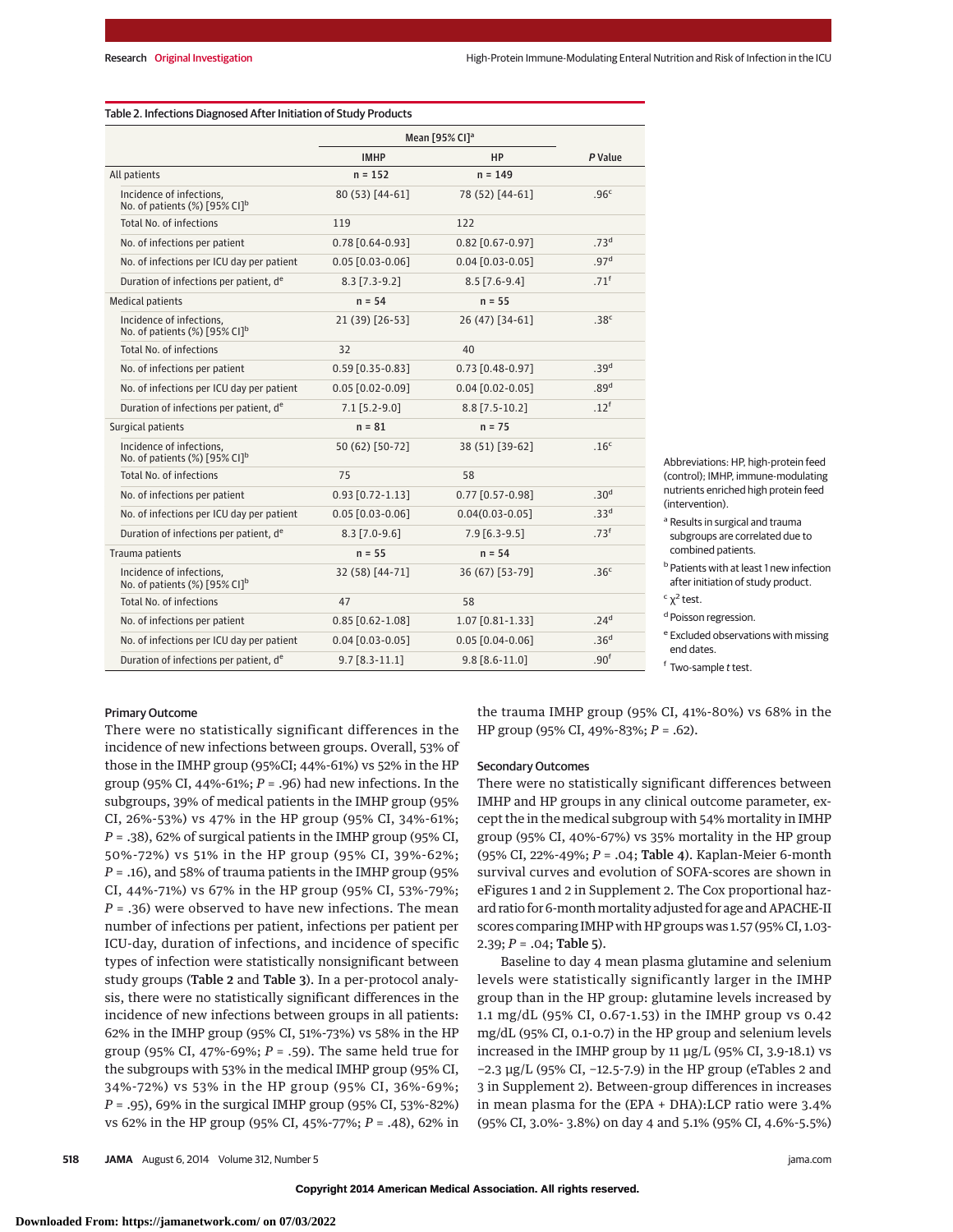# Table 3. Infections Diagnosed After Initiation of Study Products by Patient Group and Infection Site<sup>a</sup>

| <b>Treatment Group</b><br>No. of Infections<br>No. of Infections<br>No. (%) of Patients [95% CI]<br>P Value<br>No. (%) of Patients [95% CI]<br><b>All Patients</b><br>$n = 152$<br>$n = 149$<br>Total<br>119<br>80 (53) [44-61)<br>122<br>78 (52) [44-61]<br>> 0.99<br>16<br>17<br>Urinary tract<br>15 (10) [6-16]<br>$15(10)$ [6-16]<br>> 0.99<br>3<br>6<br>Surgical site<br>$3(2) [0-6]$<br>$6(4)$ [1-9]<br>.33<br>61<br>66<br>.64<br>Pneumonia<br>56 (37) [29-45]<br>59 (40) [32-48]<br>Bloodstream<br>15<br>12<br>.69<br>15 (10) [6-16]<br>$12(8)$ [4-14]<br>5<br>$\mathbf{1}$<br>Central nervous system<br>$4(3)$ [1-7]<br>$1(1)$ [0-4]<br>.37<br>$1\,$<br>$1(1)$ [0-4]<br>$\overline{2}$<br>.62<br>Cardiovascular system<br>$2(1)$ [0-5]<br>$\overline{2}$<br>$2(1)$ [0-5]<br>$\overline{2}$<br>> 99<br>Eye, ear, nose, throat, or mouth<br>$2(1)$ [0-5]<br>5<br>3<br>.72<br>Gastrointestinal system<br>$5(3) [1-8]$<br>$3(2) [0-6]$<br>12<br>> 0.99<br>Lower respiratory other than pneumonia<br>11<br>$11(7)$ [4-13]<br>$11(7)$ [4-13]<br>3<br>$3(2) [0-6]$<br>6<br>Skin and soft tissue<br>$6(4)$ [1-9]<br>.33<br>$\mathbf{0}$<br>$\mathbf{1}$<br>Systemic<br>$0[0-2]$<br>$1(1)$ [0-4]<br><b>Medical Patients</b><br>$n=54$<br>$n=55$<br>32<br>Total<br>21 (39) [26-53]<br>40<br>26 (47) [34-61]<br>.44<br>5<br>Urinary tract<br>$4(7)$ [2-18]<br>$\overline{4}$<br>$4(7)$ [2-18]<br>> 0.99<br>$\mathbf{0}$<br>$0(0)$ [0-7]<br>$\pmb{0}$<br>Surgical site<br>$0 [0-6]$<br>Pneumonia<br>14<br>25<br>20 (36) [24-50]<br>12 (22) [12-36]<br>.14<br>$\overline{6}$<br>$\overline{7}$<br>Bloodstream<br>> 0.99<br>$6(11)$ [4-23]<br>$7(13)$ [5-24]<br>$\boldsymbol{0}$<br>$\mathbf{0}$<br>Central nervous system<br>$0 [0-7]$<br>$0[0-6]$<br>$0[0-7]$<br>$0(0(0-6)$<br>Cardiovascular system<br>$\bf{0}$<br>0<br>$\mathbf{1}$<br>$1(2)$ [0-10]<br>$\mathbf{1}$<br>Eye, ear, nose, throat, or mouth<br>$1 [0-10]$<br>> 0.99<br>$\mathbf{1}$<br>$1(2)$ [0-10]<br>$\mathbf{1}$<br>$1(2)$ [0-10]<br>> 99<br>Gastrointestinal system<br>5<br>$\overline{2}$<br>Lower respiratory other than pneumonia<br>$5(9)$ [3-20]<br>$2(4)(0-13)$<br>.27<br>$\mathbf{0}$<br>$0[0-7]$<br>$\pmb{0}$<br>Skin and soft tissue<br>$0[0-6]$<br>$\mathbf{0}$<br>$\mathbf{0}$<br>$0[0-6]$<br>Systemic<br>$0 [0-7]$<br>$n = 81$<br>$n=75$<br><b>Surgical Patients</b><br>75<br>58<br>Total<br>50 (62) [50-72]<br>38 (51) [39-62]<br>.20<br>9<br>6<br>.59<br>Urinary tract<br>$9(11)$ [5-20]<br>$6(8)$ [3-17]<br>3<br>6<br>.31<br>Surgical site<br>$3(4)$ [1-10]<br>$6(8)$ [3-17]<br>Pneumonia<br>28<br>38<br>35 (43) [32-55]<br>27 (36) [25-48]<br>.41<br>5<br>9<br>9 (11) [5-20]<br>Bloodstream<br>$5(7)$ [2-15]<br>.41<br>5<br>$\mathbf{1}$<br>Central nervous system<br>$4(5)$ [1-12]<br>$1(1)$ [0-7]<br>.37<br>$1\,$<br>$\overline{2}$<br>Cardiovascular system<br>$1(1)$ [0-7]<br>$2(3)[0-9]$<br>.61<br>$\mathbf{1}$<br>$\mathbf{1}$<br>> 0.99<br>Eye, ear, nose, throat, or mouth<br>$1(1)$ [0-7]<br>$1(1)$ [0-7]<br>$\overline{2}$<br>Gastrointestinal system<br>4<br>$4(5)$ [1-12]<br>$2(3)$ [0-9]<br>.68<br>5<br>6<br>> 99<br>Lower respiratory other than pneumonia<br>$5(6)$ [2-14]<br>$5(7)$ [2-15]<br>$3(4)[1-10]$<br>Skin and soft tissue<br>3<br>$6(8)$ [3-17]<br>.31<br>6<br>$\boldsymbol{0}$<br>Systemic<br>$0[0-4]$<br>$\mathbf{1}$<br>$1(1)$ [0-7]<br><b>Trauma Patients</b><br>$n=55$<br>$n=54$<br>32 (58) [44-71]<br>Total<br>47<br>58<br>36 (67) [53-79]<br>.43<br>6<br>$6(11) [4-22]$<br>12<br>10 (19) [9-31]<br>Urinary tract<br>.29<br>$\overline{2}$<br>$\overline{4}$<br>Surgical site<br>$2(4)$ [0-13]<br>$4(7)$ [2-18]<br>.44<br>Pneumonia<br>26<br>26 (47) [34-61]<br>33<br>31 (57) [43-71]<br>.34<br>Bloodstream<br>4<br>$4(7)$ [2-18]<br>3<br>$3(6)$ [1-15]<br>> 0.99<br>$\overline{2}$<br>Central nervous system<br>$1(2)$ [0-10]<br>0<br>$0[0-7]$<br>Cardiovascular system<br>$\pmb{0}$<br>$0[0-6]$<br>$\pmb{0}$<br>$0[0-7]$<br>Eye, ear, nose, throat, or mouth<br>$\mathbf{1}$<br>$1(2)$ [0-10]<br>$\pmb{0}$<br>$0[0-7]$<br>Gastrointestinal system<br>$\mathbf{1}$<br>$1(2)$ [0-10]<br>$\mathbf{1}$<br>$1(2)$ [0-10]<br>> 0.99<br>Lower respiratory other than pneumonia<br>5<br>$5(9)$ [3-20]<br>5<br>$5(9)$ [3-20]<br>> 0.99<br>$\overline{2}$<br>Skin and soft tissue<br>$2(4)$ [0-13]<br>4<br>$4(7)$ [2-18]<br>.44<br>$\pmb{0}$<br>$0[0-6]$<br>0<br>Systemic<br>$0[0-7]$ | <b>IMHP</b><br>HP |  |  |  |  |  |  |
|----------------------------------------------------------------------------------------------------------------------------------------------------------------------------------------------------------------------------------------------------------------------------------------------------------------------------------------------------------------------------------------------------------------------------------------------------------------------------------------------------------------------------------------------------------------------------------------------------------------------------------------------------------------------------------------------------------------------------------------------------------------------------------------------------------------------------------------------------------------------------------------------------------------------------------------------------------------------------------------------------------------------------------------------------------------------------------------------------------------------------------------------------------------------------------------------------------------------------------------------------------------------------------------------------------------------------------------------------------------------------------------------------------------------------------------------------------------------------------------------------------------------------------------------------------------------------------------------------------------------------------------------------------------------------------------------------------------------------------------------------------------------------------------------------------------------------------------------------------------------------------------------------------------------------------------------------------------------------------------------------------------------------------------------------------------------------------------------------------------------------------------------------------------------------------------------------------------------------------------------------------------------------------------------------------------------------------------------------------------------------------------------------------------------------------------------------------------------------------------------------------------------------------------------------------------------------------------------------------------------------------------------------------------------------------------------------------------------------------------------------------------------------------------------------------------------------------------------------------------------------------------------------------------------------------------------------------------------------------------------------------------------------------------------------------------------------------------------------------------------------------------------------------------------------------------------------------------------------------------------------------------------------------------------------------------------------------------------------------------------------------------------------------------------------------------------------------------------------------------------------------------------------------------------------------------------------------------------------------------------------------------------------------------------------------------------------------------------------------------------------------------------------------------------------------------------------------------------------------------------------------------------------------------------------------------------------------------------------------------------------------------------------------------------------------------------------------------------------------------------------------------------------------------------------------------------------------------------------------------------------------------------------------------------------------------------------------------------------------------------------------------------|-------------------|--|--|--|--|--|--|
|                                                                                                                                                                                                                                                                                                                                                                                                                                                                                                                                                                                                                                                                                                                                                                                                                                                                                                                                                                                                                                                                                                                                                                                                                                                                                                                                                                                                                                                                                                                                                                                                                                                                                                                                                                                                                                                                                                                                                                                                                                                                                                                                                                                                                                                                                                                                                                                                                                                                                                                                                                                                                                                                                                                                                                                                                                                                                                                                                                                                                                                                                                                                                                                                                                                                                                                                                                                                                                                                                                                                                                                                                                                                                                                                                                                                                                                                                                                                                                                                                                                                                                                                                                                                                                                                                                                                                                                              |                   |  |  |  |  |  |  |
|                                                                                                                                                                                                                                                                                                                                                                                                                                                                                                                                                                                                                                                                                                                                                                                                                                                                                                                                                                                                                                                                                                                                                                                                                                                                                                                                                                                                                                                                                                                                                                                                                                                                                                                                                                                                                                                                                                                                                                                                                                                                                                                                                                                                                                                                                                                                                                                                                                                                                                                                                                                                                                                                                                                                                                                                                                                                                                                                                                                                                                                                                                                                                                                                                                                                                                                                                                                                                                                                                                                                                                                                                                                                                                                                                                                                                                                                                                                                                                                                                                                                                                                                                                                                                                                                                                                                                                                              |                   |  |  |  |  |  |  |
|                                                                                                                                                                                                                                                                                                                                                                                                                                                                                                                                                                                                                                                                                                                                                                                                                                                                                                                                                                                                                                                                                                                                                                                                                                                                                                                                                                                                                                                                                                                                                                                                                                                                                                                                                                                                                                                                                                                                                                                                                                                                                                                                                                                                                                                                                                                                                                                                                                                                                                                                                                                                                                                                                                                                                                                                                                                                                                                                                                                                                                                                                                                                                                                                                                                                                                                                                                                                                                                                                                                                                                                                                                                                                                                                                                                                                                                                                                                                                                                                                                                                                                                                                                                                                                                                                                                                                                                              |                   |  |  |  |  |  |  |
|                                                                                                                                                                                                                                                                                                                                                                                                                                                                                                                                                                                                                                                                                                                                                                                                                                                                                                                                                                                                                                                                                                                                                                                                                                                                                                                                                                                                                                                                                                                                                                                                                                                                                                                                                                                                                                                                                                                                                                                                                                                                                                                                                                                                                                                                                                                                                                                                                                                                                                                                                                                                                                                                                                                                                                                                                                                                                                                                                                                                                                                                                                                                                                                                                                                                                                                                                                                                                                                                                                                                                                                                                                                                                                                                                                                                                                                                                                                                                                                                                                                                                                                                                                                                                                                                                                                                                                                              |                   |  |  |  |  |  |  |
|                                                                                                                                                                                                                                                                                                                                                                                                                                                                                                                                                                                                                                                                                                                                                                                                                                                                                                                                                                                                                                                                                                                                                                                                                                                                                                                                                                                                                                                                                                                                                                                                                                                                                                                                                                                                                                                                                                                                                                                                                                                                                                                                                                                                                                                                                                                                                                                                                                                                                                                                                                                                                                                                                                                                                                                                                                                                                                                                                                                                                                                                                                                                                                                                                                                                                                                                                                                                                                                                                                                                                                                                                                                                                                                                                                                                                                                                                                                                                                                                                                                                                                                                                                                                                                                                                                                                                                                              |                   |  |  |  |  |  |  |
|                                                                                                                                                                                                                                                                                                                                                                                                                                                                                                                                                                                                                                                                                                                                                                                                                                                                                                                                                                                                                                                                                                                                                                                                                                                                                                                                                                                                                                                                                                                                                                                                                                                                                                                                                                                                                                                                                                                                                                                                                                                                                                                                                                                                                                                                                                                                                                                                                                                                                                                                                                                                                                                                                                                                                                                                                                                                                                                                                                                                                                                                                                                                                                                                                                                                                                                                                                                                                                                                                                                                                                                                                                                                                                                                                                                                                                                                                                                                                                                                                                                                                                                                                                                                                                                                                                                                                                                              |                   |  |  |  |  |  |  |
|                                                                                                                                                                                                                                                                                                                                                                                                                                                                                                                                                                                                                                                                                                                                                                                                                                                                                                                                                                                                                                                                                                                                                                                                                                                                                                                                                                                                                                                                                                                                                                                                                                                                                                                                                                                                                                                                                                                                                                                                                                                                                                                                                                                                                                                                                                                                                                                                                                                                                                                                                                                                                                                                                                                                                                                                                                                                                                                                                                                                                                                                                                                                                                                                                                                                                                                                                                                                                                                                                                                                                                                                                                                                                                                                                                                                                                                                                                                                                                                                                                                                                                                                                                                                                                                                                                                                                                                              |                   |  |  |  |  |  |  |
|                                                                                                                                                                                                                                                                                                                                                                                                                                                                                                                                                                                                                                                                                                                                                                                                                                                                                                                                                                                                                                                                                                                                                                                                                                                                                                                                                                                                                                                                                                                                                                                                                                                                                                                                                                                                                                                                                                                                                                                                                                                                                                                                                                                                                                                                                                                                                                                                                                                                                                                                                                                                                                                                                                                                                                                                                                                                                                                                                                                                                                                                                                                                                                                                                                                                                                                                                                                                                                                                                                                                                                                                                                                                                                                                                                                                                                                                                                                                                                                                                                                                                                                                                                                                                                                                                                                                                                                              |                   |  |  |  |  |  |  |
|                                                                                                                                                                                                                                                                                                                                                                                                                                                                                                                                                                                                                                                                                                                                                                                                                                                                                                                                                                                                                                                                                                                                                                                                                                                                                                                                                                                                                                                                                                                                                                                                                                                                                                                                                                                                                                                                                                                                                                                                                                                                                                                                                                                                                                                                                                                                                                                                                                                                                                                                                                                                                                                                                                                                                                                                                                                                                                                                                                                                                                                                                                                                                                                                                                                                                                                                                                                                                                                                                                                                                                                                                                                                                                                                                                                                                                                                                                                                                                                                                                                                                                                                                                                                                                                                                                                                                                                              |                   |  |  |  |  |  |  |
|                                                                                                                                                                                                                                                                                                                                                                                                                                                                                                                                                                                                                                                                                                                                                                                                                                                                                                                                                                                                                                                                                                                                                                                                                                                                                                                                                                                                                                                                                                                                                                                                                                                                                                                                                                                                                                                                                                                                                                                                                                                                                                                                                                                                                                                                                                                                                                                                                                                                                                                                                                                                                                                                                                                                                                                                                                                                                                                                                                                                                                                                                                                                                                                                                                                                                                                                                                                                                                                                                                                                                                                                                                                                                                                                                                                                                                                                                                                                                                                                                                                                                                                                                                                                                                                                                                                                                                                              |                   |  |  |  |  |  |  |
|                                                                                                                                                                                                                                                                                                                                                                                                                                                                                                                                                                                                                                                                                                                                                                                                                                                                                                                                                                                                                                                                                                                                                                                                                                                                                                                                                                                                                                                                                                                                                                                                                                                                                                                                                                                                                                                                                                                                                                                                                                                                                                                                                                                                                                                                                                                                                                                                                                                                                                                                                                                                                                                                                                                                                                                                                                                                                                                                                                                                                                                                                                                                                                                                                                                                                                                                                                                                                                                                                                                                                                                                                                                                                                                                                                                                                                                                                                                                                                                                                                                                                                                                                                                                                                                                                                                                                                                              |                   |  |  |  |  |  |  |
|                                                                                                                                                                                                                                                                                                                                                                                                                                                                                                                                                                                                                                                                                                                                                                                                                                                                                                                                                                                                                                                                                                                                                                                                                                                                                                                                                                                                                                                                                                                                                                                                                                                                                                                                                                                                                                                                                                                                                                                                                                                                                                                                                                                                                                                                                                                                                                                                                                                                                                                                                                                                                                                                                                                                                                                                                                                                                                                                                                                                                                                                                                                                                                                                                                                                                                                                                                                                                                                                                                                                                                                                                                                                                                                                                                                                                                                                                                                                                                                                                                                                                                                                                                                                                                                                                                                                                                                              |                   |  |  |  |  |  |  |
|                                                                                                                                                                                                                                                                                                                                                                                                                                                                                                                                                                                                                                                                                                                                                                                                                                                                                                                                                                                                                                                                                                                                                                                                                                                                                                                                                                                                                                                                                                                                                                                                                                                                                                                                                                                                                                                                                                                                                                                                                                                                                                                                                                                                                                                                                                                                                                                                                                                                                                                                                                                                                                                                                                                                                                                                                                                                                                                                                                                                                                                                                                                                                                                                                                                                                                                                                                                                                                                                                                                                                                                                                                                                                                                                                                                                                                                                                                                                                                                                                                                                                                                                                                                                                                                                                                                                                                                              |                   |  |  |  |  |  |  |
|                                                                                                                                                                                                                                                                                                                                                                                                                                                                                                                                                                                                                                                                                                                                                                                                                                                                                                                                                                                                                                                                                                                                                                                                                                                                                                                                                                                                                                                                                                                                                                                                                                                                                                                                                                                                                                                                                                                                                                                                                                                                                                                                                                                                                                                                                                                                                                                                                                                                                                                                                                                                                                                                                                                                                                                                                                                                                                                                                                                                                                                                                                                                                                                                                                                                                                                                                                                                                                                                                                                                                                                                                                                                                                                                                                                                                                                                                                                                                                                                                                                                                                                                                                                                                                                                                                                                                                                              |                   |  |  |  |  |  |  |
|                                                                                                                                                                                                                                                                                                                                                                                                                                                                                                                                                                                                                                                                                                                                                                                                                                                                                                                                                                                                                                                                                                                                                                                                                                                                                                                                                                                                                                                                                                                                                                                                                                                                                                                                                                                                                                                                                                                                                                                                                                                                                                                                                                                                                                                                                                                                                                                                                                                                                                                                                                                                                                                                                                                                                                                                                                                                                                                                                                                                                                                                                                                                                                                                                                                                                                                                                                                                                                                                                                                                                                                                                                                                                                                                                                                                                                                                                                                                                                                                                                                                                                                                                                                                                                                                                                                                                                                              |                   |  |  |  |  |  |  |
|                                                                                                                                                                                                                                                                                                                                                                                                                                                                                                                                                                                                                                                                                                                                                                                                                                                                                                                                                                                                                                                                                                                                                                                                                                                                                                                                                                                                                                                                                                                                                                                                                                                                                                                                                                                                                                                                                                                                                                                                                                                                                                                                                                                                                                                                                                                                                                                                                                                                                                                                                                                                                                                                                                                                                                                                                                                                                                                                                                                                                                                                                                                                                                                                                                                                                                                                                                                                                                                                                                                                                                                                                                                                                                                                                                                                                                                                                                                                                                                                                                                                                                                                                                                                                                                                                                                                                                                              |                   |  |  |  |  |  |  |
|                                                                                                                                                                                                                                                                                                                                                                                                                                                                                                                                                                                                                                                                                                                                                                                                                                                                                                                                                                                                                                                                                                                                                                                                                                                                                                                                                                                                                                                                                                                                                                                                                                                                                                                                                                                                                                                                                                                                                                                                                                                                                                                                                                                                                                                                                                                                                                                                                                                                                                                                                                                                                                                                                                                                                                                                                                                                                                                                                                                                                                                                                                                                                                                                                                                                                                                                                                                                                                                                                                                                                                                                                                                                                                                                                                                                                                                                                                                                                                                                                                                                                                                                                                                                                                                                                                                                                                                              |                   |  |  |  |  |  |  |
|                                                                                                                                                                                                                                                                                                                                                                                                                                                                                                                                                                                                                                                                                                                                                                                                                                                                                                                                                                                                                                                                                                                                                                                                                                                                                                                                                                                                                                                                                                                                                                                                                                                                                                                                                                                                                                                                                                                                                                                                                                                                                                                                                                                                                                                                                                                                                                                                                                                                                                                                                                                                                                                                                                                                                                                                                                                                                                                                                                                                                                                                                                                                                                                                                                                                                                                                                                                                                                                                                                                                                                                                                                                                                                                                                                                                                                                                                                                                                                                                                                                                                                                                                                                                                                                                                                                                                                                              |                   |  |  |  |  |  |  |
|                                                                                                                                                                                                                                                                                                                                                                                                                                                                                                                                                                                                                                                                                                                                                                                                                                                                                                                                                                                                                                                                                                                                                                                                                                                                                                                                                                                                                                                                                                                                                                                                                                                                                                                                                                                                                                                                                                                                                                                                                                                                                                                                                                                                                                                                                                                                                                                                                                                                                                                                                                                                                                                                                                                                                                                                                                                                                                                                                                                                                                                                                                                                                                                                                                                                                                                                                                                                                                                                                                                                                                                                                                                                                                                                                                                                                                                                                                                                                                                                                                                                                                                                                                                                                                                                                                                                                                                              |                   |  |  |  |  |  |  |
|                                                                                                                                                                                                                                                                                                                                                                                                                                                                                                                                                                                                                                                                                                                                                                                                                                                                                                                                                                                                                                                                                                                                                                                                                                                                                                                                                                                                                                                                                                                                                                                                                                                                                                                                                                                                                                                                                                                                                                                                                                                                                                                                                                                                                                                                                                                                                                                                                                                                                                                                                                                                                                                                                                                                                                                                                                                                                                                                                                                                                                                                                                                                                                                                                                                                                                                                                                                                                                                                                                                                                                                                                                                                                                                                                                                                                                                                                                                                                                                                                                                                                                                                                                                                                                                                                                                                                                                              |                   |  |  |  |  |  |  |
|                                                                                                                                                                                                                                                                                                                                                                                                                                                                                                                                                                                                                                                                                                                                                                                                                                                                                                                                                                                                                                                                                                                                                                                                                                                                                                                                                                                                                                                                                                                                                                                                                                                                                                                                                                                                                                                                                                                                                                                                                                                                                                                                                                                                                                                                                                                                                                                                                                                                                                                                                                                                                                                                                                                                                                                                                                                                                                                                                                                                                                                                                                                                                                                                                                                                                                                                                                                                                                                                                                                                                                                                                                                                                                                                                                                                                                                                                                                                                                                                                                                                                                                                                                                                                                                                                                                                                                                              |                   |  |  |  |  |  |  |
|                                                                                                                                                                                                                                                                                                                                                                                                                                                                                                                                                                                                                                                                                                                                                                                                                                                                                                                                                                                                                                                                                                                                                                                                                                                                                                                                                                                                                                                                                                                                                                                                                                                                                                                                                                                                                                                                                                                                                                                                                                                                                                                                                                                                                                                                                                                                                                                                                                                                                                                                                                                                                                                                                                                                                                                                                                                                                                                                                                                                                                                                                                                                                                                                                                                                                                                                                                                                                                                                                                                                                                                                                                                                                                                                                                                                                                                                                                                                                                                                                                                                                                                                                                                                                                                                                                                                                                                              |                   |  |  |  |  |  |  |
|                                                                                                                                                                                                                                                                                                                                                                                                                                                                                                                                                                                                                                                                                                                                                                                                                                                                                                                                                                                                                                                                                                                                                                                                                                                                                                                                                                                                                                                                                                                                                                                                                                                                                                                                                                                                                                                                                                                                                                                                                                                                                                                                                                                                                                                                                                                                                                                                                                                                                                                                                                                                                                                                                                                                                                                                                                                                                                                                                                                                                                                                                                                                                                                                                                                                                                                                                                                                                                                                                                                                                                                                                                                                                                                                                                                                                                                                                                                                                                                                                                                                                                                                                                                                                                                                                                                                                                                              |                   |  |  |  |  |  |  |
|                                                                                                                                                                                                                                                                                                                                                                                                                                                                                                                                                                                                                                                                                                                                                                                                                                                                                                                                                                                                                                                                                                                                                                                                                                                                                                                                                                                                                                                                                                                                                                                                                                                                                                                                                                                                                                                                                                                                                                                                                                                                                                                                                                                                                                                                                                                                                                                                                                                                                                                                                                                                                                                                                                                                                                                                                                                                                                                                                                                                                                                                                                                                                                                                                                                                                                                                                                                                                                                                                                                                                                                                                                                                                                                                                                                                                                                                                                                                                                                                                                                                                                                                                                                                                                                                                                                                                                                              |                   |  |  |  |  |  |  |
|                                                                                                                                                                                                                                                                                                                                                                                                                                                                                                                                                                                                                                                                                                                                                                                                                                                                                                                                                                                                                                                                                                                                                                                                                                                                                                                                                                                                                                                                                                                                                                                                                                                                                                                                                                                                                                                                                                                                                                                                                                                                                                                                                                                                                                                                                                                                                                                                                                                                                                                                                                                                                                                                                                                                                                                                                                                                                                                                                                                                                                                                                                                                                                                                                                                                                                                                                                                                                                                                                                                                                                                                                                                                                                                                                                                                                                                                                                                                                                                                                                                                                                                                                                                                                                                                                                                                                                                              |                   |  |  |  |  |  |  |
|                                                                                                                                                                                                                                                                                                                                                                                                                                                                                                                                                                                                                                                                                                                                                                                                                                                                                                                                                                                                                                                                                                                                                                                                                                                                                                                                                                                                                                                                                                                                                                                                                                                                                                                                                                                                                                                                                                                                                                                                                                                                                                                                                                                                                                                                                                                                                                                                                                                                                                                                                                                                                                                                                                                                                                                                                                                                                                                                                                                                                                                                                                                                                                                                                                                                                                                                                                                                                                                                                                                                                                                                                                                                                                                                                                                                                                                                                                                                                                                                                                                                                                                                                                                                                                                                                                                                                                                              |                   |  |  |  |  |  |  |
|                                                                                                                                                                                                                                                                                                                                                                                                                                                                                                                                                                                                                                                                                                                                                                                                                                                                                                                                                                                                                                                                                                                                                                                                                                                                                                                                                                                                                                                                                                                                                                                                                                                                                                                                                                                                                                                                                                                                                                                                                                                                                                                                                                                                                                                                                                                                                                                                                                                                                                                                                                                                                                                                                                                                                                                                                                                                                                                                                                                                                                                                                                                                                                                                                                                                                                                                                                                                                                                                                                                                                                                                                                                                                                                                                                                                                                                                                                                                                                                                                                                                                                                                                                                                                                                                                                                                                                                              |                   |  |  |  |  |  |  |
|                                                                                                                                                                                                                                                                                                                                                                                                                                                                                                                                                                                                                                                                                                                                                                                                                                                                                                                                                                                                                                                                                                                                                                                                                                                                                                                                                                                                                                                                                                                                                                                                                                                                                                                                                                                                                                                                                                                                                                                                                                                                                                                                                                                                                                                                                                                                                                                                                                                                                                                                                                                                                                                                                                                                                                                                                                                                                                                                                                                                                                                                                                                                                                                                                                                                                                                                                                                                                                                                                                                                                                                                                                                                                                                                                                                                                                                                                                                                                                                                                                                                                                                                                                                                                                                                                                                                                                                              |                   |  |  |  |  |  |  |
|                                                                                                                                                                                                                                                                                                                                                                                                                                                                                                                                                                                                                                                                                                                                                                                                                                                                                                                                                                                                                                                                                                                                                                                                                                                                                                                                                                                                                                                                                                                                                                                                                                                                                                                                                                                                                                                                                                                                                                                                                                                                                                                                                                                                                                                                                                                                                                                                                                                                                                                                                                                                                                                                                                                                                                                                                                                                                                                                                                                                                                                                                                                                                                                                                                                                                                                                                                                                                                                                                                                                                                                                                                                                                                                                                                                                                                                                                                                                                                                                                                                                                                                                                                                                                                                                                                                                                                                              |                   |  |  |  |  |  |  |
|                                                                                                                                                                                                                                                                                                                                                                                                                                                                                                                                                                                                                                                                                                                                                                                                                                                                                                                                                                                                                                                                                                                                                                                                                                                                                                                                                                                                                                                                                                                                                                                                                                                                                                                                                                                                                                                                                                                                                                                                                                                                                                                                                                                                                                                                                                                                                                                                                                                                                                                                                                                                                                                                                                                                                                                                                                                                                                                                                                                                                                                                                                                                                                                                                                                                                                                                                                                                                                                                                                                                                                                                                                                                                                                                                                                                                                                                                                                                                                                                                                                                                                                                                                                                                                                                                                                                                                                              |                   |  |  |  |  |  |  |
|                                                                                                                                                                                                                                                                                                                                                                                                                                                                                                                                                                                                                                                                                                                                                                                                                                                                                                                                                                                                                                                                                                                                                                                                                                                                                                                                                                                                                                                                                                                                                                                                                                                                                                                                                                                                                                                                                                                                                                                                                                                                                                                                                                                                                                                                                                                                                                                                                                                                                                                                                                                                                                                                                                                                                                                                                                                                                                                                                                                                                                                                                                                                                                                                                                                                                                                                                                                                                                                                                                                                                                                                                                                                                                                                                                                                                                                                                                                                                                                                                                                                                                                                                                                                                                                                                                                                                                                              |                   |  |  |  |  |  |  |
|                                                                                                                                                                                                                                                                                                                                                                                                                                                                                                                                                                                                                                                                                                                                                                                                                                                                                                                                                                                                                                                                                                                                                                                                                                                                                                                                                                                                                                                                                                                                                                                                                                                                                                                                                                                                                                                                                                                                                                                                                                                                                                                                                                                                                                                                                                                                                                                                                                                                                                                                                                                                                                                                                                                                                                                                                                                                                                                                                                                                                                                                                                                                                                                                                                                                                                                                                                                                                                                                                                                                                                                                                                                                                                                                                                                                                                                                                                                                                                                                                                                                                                                                                                                                                                                                                                                                                                                              |                   |  |  |  |  |  |  |
|                                                                                                                                                                                                                                                                                                                                                                                                                                                                                                                                                                                                                                                                                                                                                                                                                                                                                                                                                                                                                                                                                                                                                                                                                                                                                                                                                                                                                                                                                                                                                                                                                                                                                                                                                                                                                                                                                                                                                                                                                                                                                                                                                                                                                                                                                                                                                                                                                                                                                                                                                                                                                                                                                                                                                                                                                                                                                                                                                                                                                                                                                                                                                                                                                                                                                                                                                                                                                                                                                                                                                                                                                                                                                                                                                                                                                                                                                                                                                                                                                                                                                                                                                                                                                                                                                                                                                                                              |                   |  |  |  |  |  |  |
|                                                                                                                                                                                                                                                                                                                                                                                                                                                                                                                                                                                                                                                                                                                                                                                                                                                                                                                                                                                                                                                                                                                                                                                                                                                                                                                                                                                                                                                                                                                                                                                                                                                                                                                                                                                                                                                                                                                                                                                                                                                                                                                                                                                                                                                                                                                                                                                                                                                                                                                                                                                                                                                                                                                                                                                                                                                                                                                                                                                                                                                                                                                                                                                                                                                                                                                                                                                                                                                                                                                                                                                                                                                                                                                                                                                                                                                                                                                                                                                                                                                                                                                                                                                                                                                                                                                                                                                              |                   |  |  |  |  |  |  |
|                                                                                                                                                                                                                                                                                                                                                                                                                                                                                                                                                                                                                                                                                                                                                                                                                                                                                                                                                                                                                                                                                                                                                                                                                                                                                                                                                                                                                                                                                                                                                                                                                                                                                                                                                                                                                                                                                                                                                                                                                                                                                                                                                                                                                                                                                                                                                                                                                                                                                                                                                                                                                                                                                                                                                                                                                                                                                                                                                                                                                                                                                                                                                                                                                                                                                                                                                                                                                                                                                                                                                                                                                                                                                                                                                                                                                                                                                                                                                                                                                                                                                                                                                                                                                                                                                                                                                                                              |                   |  |  |  |  |  |  |
|                                                                                                                                                                                                                                                                                                                                                                                                                                                                                                                                                                                                                                                                                                                                                                                                                                                                                                                                                                                                                                                                                                                                                                                                                                                                                                                                                                                                                                                                                                                                                                                                                                                                                                                                                                                                                                                                                                                                                                                                                                                                                                                                                                                                                                                                                                                                                                                                                                                                                                                                                                                                                                                                                                                                                                                                                                                                                                                                                                                                                                                                                                                                                                                                                                                                                                                                                                                                                                                                                                                                                                                                                                                                                                                                                                                                                                                                                                                                                                                                                                                                                                                                                                                                                                                                                                                                                                                              |                   |  |  |  |  |  |  |
|                                                                                                                                                                                                                                                                                                                                                                                                                                                                                                                                                                                                                                                                                                                                                                                                                                                                                                                                                                                                                                                                                                                                                                                                                                                                                                                                                                                                                                                                                                                                                                                                                                                                                                                                                                                                                                                                                                                                                                                                                                                                                                                                                                                                                                                                                                                                                                                                                                                                                                                                                                                                                                                                                                                                                                                                                                                                                                                                                                                                                                                                                                                                                                                                                                                                                                                                                                                                                                                                                                                                                                                                                                                                                                                                                                                                                                                                                                                                                                                                                                                                                                                                                                                                                                                                                                                                                                                              |                   |  |  |  |  |  |  |
|                                                                                                                                                                                                                                                                                                                                                                                                                                                                                                                                                                                                                                                                                                                                                                                                                                                                                                                                                                                                                                                                                                                                                                                                                                                                                                                                                                                                                                                                                                                                                                                                                                                                                                                                                                                                                                                                                                                                                                                                                                                                                                                                                                                                                                                                                                                                                                                                                                                                                                                                                                                                                                                                                                                                                                                                                                                                                                                                                                                                                                                                                                                                                                                                                                                                                                                                                                                                                                                                                                                                                                                                                                                                                                                                                                                                                                                                                                                                                                                                                                                                                                                                                                                                                                                                                                                                                                                              |                   |  |  |  |  |  |  |
|                                                                                                                                                                                                                                                                                                                                                                                                                                                                                                                                                                                                                                                                                                                                                                                                                                                                                                                                                                                                                                                                                                                                                                                                                                                                                                                                                                                                                                                                                                                                                                                                                                                                                                                                                                                                                                                                                                                                                                                                                                                                                                                                                                                                                                                                                                                                                                                                                                                                                                                                                                                                                                                                                                                                                                                                                                                                                                                                                                                                                                                                                                                                                                                                                                                                                                                                                                                                                                                                                                                                                                                                                                                                                                                                                                                                                                                                                                                                                                                                                                                                                                                                                                                                                                                                                                                                                                                              |                   |  |  |  |  |  |  |
|                                                                                                                                                                                                                                                                                                                                                                                                                                                                                                                                                                                                                                                                                                                                                                                                                                                                                                                                                                                                                                                                                                                                                                                                                                                                                                                                                                                                                                                                                                                                                                                                                                                                                                                                                                                                                                                                                                                                                                                                                                                                                                                                                                                                                                                                                                                                                                                                                                                                                                                                                                                                                                                                                                                                                                                                                                                                                                                                                                                                                                                                                                                                                                                                                                                                                                                                                                                                                                                                                                                                                                                                                                                                                                                                                                                                                                                                                                                                                                                                                                                                                                                                                                                                                                                                                                                                                                                              |                   |  |  |  |  |  |  |
|                                                                                                                                                                                                                                                                                                                                                                                                                                                                                                                                                                                                                                                                                                                                                                                                                                                                                                                                                                                                                                                                                                                                                                                                                                                                                                                                                                                                                                                                                                                                                                                                                                                                                                                                                                                                                                                                                                                                                                                                                                                                                                                                                                                                                                                                                                                                                                                                                                                                                                                                                                                                                                                                                                                                                                                                                                                                                                                                                                                                                                                                                                                                                                                                                                                                                                                                                                                                                                                                                                                                                                                                                                                                                                                                                                                                                                                                                                                                                                                                                                                                                                                                                                                                                                                                                                                                                                                              |                   |  |  |  |  |  |  |
|                                                                                                                                                                                                                                                                                                                                                                                                                                                                                                                                                                                                                                                                                                                                                                                                                                                                                                                                                                                                                                                                                                                                                                                                                                                                                                                                                                                                                                                                                                                                                                                                                                                                                                                                                                                                                                                                                                                                                                                                                                                                                                                                                                                                                                                                                                                                                                                                                                                                                                                                                                                                                                                                                                                                                                                                                                                                                                                                                                                                                                                                                                                                                                                                                                                                                                                                                                                                                                                                                                                                                                                                                                                                                                                                                                                                                                                                                                                                                                                                                                                                                                                                                                                                                                                                                                                                                                                              |                   |  |  |  |  |  |  |
|                                                                                                                                                                                                                                                                                                                                                                                                                                                                                                                                                                                                                                                                                                                                                                                                                                                                                                                                                                                                                                                                                                                                                                                                                                                                                                                                                                                                                                                                                                                                                                                                                                                                                                                                                                                                                                                                                                                                                                                                                                                                                                                                                                                                                                                                                                                                                                                                                                                                                                                                                                                                                                                                                                                                                                                                                                                                                                                                                                                                                                                                                                                                                                                                                                                                                                                                                                                                                                                                                                                                                                                                                                                                                                                                                                                                                                                                                                                                                                                                                                                                                                                                                                                                                                                                                                                                                                                              |                   |  |  |  |  |  |  |
|                                                                                                                                                                                                                                                                                                                                                                                                                                                                                                                                                                                                                                                                                                                                                                                                                                                                                                                                                                                                                                                                                                                                                                                                                                                                                                                                                                                                                                                                                                                                                                                                                                                                                                                                                                                                                                                                                                                                                                                                                                                                                                                                                                                                                                                                                                                                                                                                                                                                                                                                                                                                                                                                                                                                                                                                                                                                                                                                                                                                                                                                                                                                                                                                                                                                                                                                                                                                                                                                                                                                                                                                                                                                                                                                                                                                                                                                                                                                                                                                                                                                                                                                                                                                                                                                                                                                                                                              |                   |  |  |  |  |  |  |
|                                                                                                                                                                                                                                                                                                                                                                                                                                                                                                                                                                                                                                                                                                                                                                                                                                                                                                                                                                                                                                                                                                                                                                                                                                                                                                                                                                                                                                                                                                                                                                                                                                                                                                                                                                                                                                                                                                                                                                                                                                                                                                                                                                                                                                                                                                                                                                                                                                                                                                                                                                                                                                                                                                                                                                                                                                                                                                                                                                                                                                                                                                                                                                                                                                                                                                                                                                                                                                                                                                                                                                                                                                                                                                                                                                                                                                                                                                                                                                                                                                                                                                                                                                                                                                                                                                                                                                                              |                   |  |  |  |  |  |  |
|                                                                                                                                                                                                                                                                                                                                                                                                                                                                                                                                                                                                                                                                                                                                                                                                                                                                                                                                                                                                                                                                                                                                                                                                                                                                                                                                                                                                                                                                                                                                                                                                                                                                                                                                                                                                                                                                                                                                                                                                                                                                                                                                                                                                                                                                                                                                                                                                                                                                                                                                                                                                                                                                                                                                                                                                                                                                                                                                                                                                                                                                                                                                                                                                                                                                                                                                                                                                                                                                                                                                                                                                                                                                                                                                                                                                                                                                                                                                                                                                                                                                                                                                                                                                                                                                                                                                                                                              |                   |  |  |  |  |  |  |
|                                                                                                                                                                                                                                                                                                                                                                                                                                                                                                                                                                                                                                                                                                                                                                                                                                                                                                                                                                                                                                                                                                                                                                                                                                                                                                                                                                                                                                                                                                                                                                                                                                                                                                                                                                                                                                                                                                                                                                                                                                                                                                                                                                                                                                                                                                                                                                                                                                                                                                                                                                                                                                                                                                                                                                                                                                                                                                                                                                                                                                                                                                                                                                                                                                                                                                                                                                                                                                                                                                                                                                                                                                                                                                                                                                                                                                                                                                                                                                                                                                                                                                                                                                                                                                                                                                                                                                                              |                   |  |  |  |  |  |  |
|                                                                                                                                                                                                                                                                                                                                                                                                                                                                                                                                                                                                                                                                                                                                                                                                                                                                                                                                                                                                                                                                                                                                                                                                                                                                                                                                                                                                                                                                                                                                                                                                                                                                                                                                                                                                                                                                                                                                                                                                                                                                                                                                                                                                                                                                                                                                                                                                                                                                                                                                                                                                                                                                                                                                                                                                                                                                                                                                                                                                                                                                                                                                                                                                                                                                                                                                                                                                                                                                                                                                                                                                                                                                                                                                                                                                                                                                                                                                                                                                                                                                                                                                                                                                                                                                                                                                                                                              |                   |  |  |  |  |  |  |
|                                                                                                                                                                                                                                                                                                                                                                                                                                                                                                                                                                                                                                                                                                                                                                                                                                                                                                                                                                                                                                                                                                                                                                                                                                                                                                                                                                                                                                                                                                                                                                                                                                                                                                                                                                                                                                                                                                                                                                                                                                                                                                                                                                                                                                                                                                                                                                                                                                                                                                                                                                                                                                                                                                                                                                                                                                                                                                                                                                                                                                                                                                                                                                                                                                                                                                                                                                                                                                                                                                                                                                                                                                                                                                                                                                                                                                                                                                                                                                                                                                                                                                                                                                                                                                                                                                                                                                                              |                   |  |  |  |  |  |  |
|                                                                                                                                                                                                                                                                                                                                                                                                                                                                                                                                                                                                                                                                                                                                                                                                                                                                                                                                                                                                                                                                                                                                                                                                                                                                                                                                                                                                                                                                                                                                                                                                                                                                                                                                                                                                                                                                                                                                                                                                                                                                                                                                                                                                                                                                                                                                                                                                                                                                                                                                                                                                                                                                                                                                                                                                                                                                                                                                                                                                                                                                                                                                                                                                                                                                                                                                                                                                                                                                                                                                                                                                                                                                                                                                                                                                                                                                                                                                                                                                                                                                                                                                                                                                                                                                                                                                                                                              |                   |  |  |  |  |  |  |
|                                                                                                                                                                                                                                                                                                                                                                                                                                                                                                                                                                                                                                                                                                                                                                                                                                                                                                                                                                                                                                                                                                                                                                                                                                                                                                                                                                                                                                                                                                                                                                                                                                                                                                                                                                                                                                                                                                                                                                                                                                                                                                                                                                                                                                                                                                                                                                                                                                                                                                                                                                                                                                                                                                                                                                                                                                                                                                                                                                                                                                                                                                                                                                                                                                                                                                                                                                                                                                                                                                                                                                                                                                                                                                                                                                                                                                                                                                                                                                                                                                                                                                                                                                                                                                                                                                                                                                                              |                   |  |  |  |  |  |  |
|                                                                                                                                                                                                                                                                                                                                                                                                                                                                                                                                                                                                                                                                                                                                                                                                                                                                                                                                                                                                                                                                                                                                                                                                                                                                                                                                                                                                                                                                                                                                                                                                                                                                                                                                                                                                                                                                                                                                                                                                                                                                                                                                                                                                                                                                                                                                                                                                                                                                                                                                                                                                                                                                                                                                                                                                                                                                                                                                                                                                                                                                                                                                                                                                                                                                                                                                                                                                                                                                                                                                                                                                                                                                                                                                                                                                                                                                                                                                                                                                                                                                                                                                                                                                                                                                                                                                                                                              |                   |  |  |  |  |  |  |
|                                                                                                                                                                                                                                                                                                                                                                                                                                                                                                                                                                                                                                                                                                                                                                                                                                                                                                                                                                                                                                                                                                                                                                                                                                                                                                                                                                                                                                                                                                                                                                                                                                                                                                                                                                                                                                                                                                                                                                                                                                                                                                                                                                                                                                                                                                                                                                                                                                                                                                                                                                                                                                                                                                                                                                                                                                                                                                                                                                                                                                                                                                                                                                                                                                                                                                                                                                                                                                                                                                                                                                                                                                                                                                                                                                                                                                                                                                                                                                                                                                                                                                                                                                                                                                                                                                                                                                                              |                   |  |  |  |  |  |  |
|                                                                                                                                                                                                                                                                                                                                                                                                                                                                                                                                                                                                                                                                                                                                                                                                                                                                                                                                                                                                                                                                                                                                                                                                                                                                                                                                                                                                                                                                                                                                                                                                                                                                                                                                                                                                                                                                                                                                                                                                                                                                                                                                                                                                                                                                                                                                                                                                                                                                                                                                                                                                                                                                                                                                                                                                                                                                                                                                                                                                                                                                                                                                                                                                                                                                                                                                                                                                                                                                                                                                                                                                                                                                                                                                                                                                                                                                                                                                                                                                                                                                                                                                                                                                                                                                                                                                                                                              |                   |  |  |  |  |  |  |

nutrients enriched high protein feed (intervention).

subgroups are correlated due to combined patients.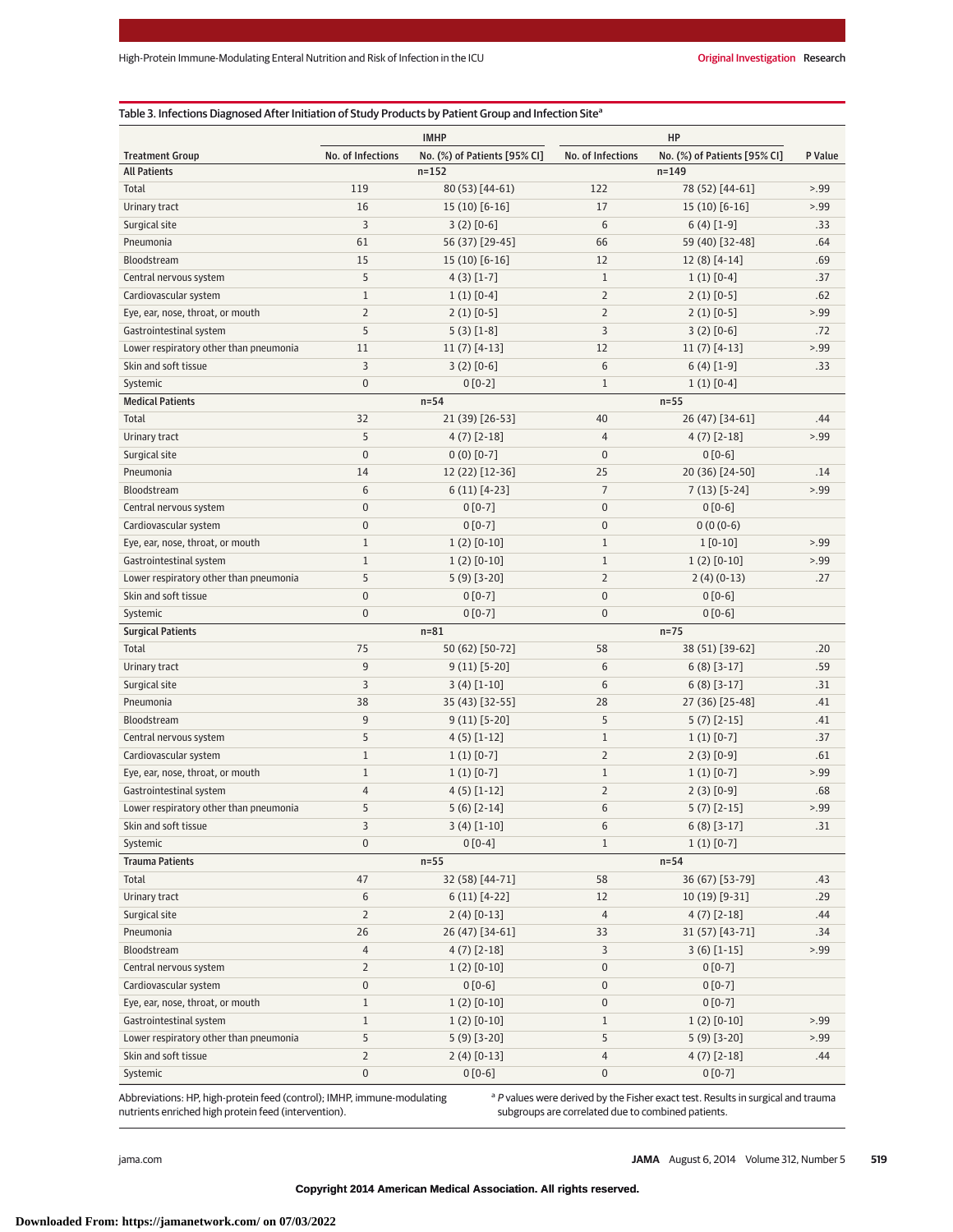#### Table 4. Clinical Outcomes<sup>a</sup>

|                                         | <b>IMHP</b><br>$(n = 152)$ | HP<br>$(n = 149)$ | P Value          |  |  |  |
|-----------------------------------------|----------------------------|-------------------|------------------|--|--|--|
| Mortality, No. (%) [95% CI]             |                            |                   |                  |  |  |  |
| ICU, all patients                       | 30 (20) [14-27]            | 29 (20) [14-27]   | .95 <sup>b</sup> |  |  |  |
| Medical                                 | 17 (31) [20-46]            | 12 (22) [12-35]   | .25 <sup>b</sup> |  |  |  |
| Surgical                                | $11(14)$ [7-24]            | 16 (22) [13-33]   | .20 <sup>b</sup> |  |  |  |
| Trauma                                  | $5(9)$ [3-20]              | $6(11) [4-23]$    | .73 <sup>b</sup> |  |  |  |
| Hospital, all patients                  | 38 (25) [19-33]            | 33 (22) [16-30]   | .56 <sup>b</sup> |  |  |  |
| Medical                                 | 23 (43) [29-57]            | 16 (29) [18-43]   | $.14^{b}$        |  |  |  |
| Surgical                                | 13 (16) [9-26]             | 16 (22) [13-33]   | .39 <sup>b</sup> |  |  |  |
| Trauma                                  | $6(11) [4-23]$             | $6(11) [4-23]$    | .97 <sup>b</sup> |  |  |  |
| 28 d, all patients                      | 31 (20) [14-28]            | 25 (17) [11-24]   | .42 <sup>b</sup> |  |  |  |
| Medical                                 | 19 (35) [23-49]            | 13 (24) [13-37]   | .19 <sup>b</sup> |  |  |  |
| Surgical                                | $11(14)$ [7-23]            | 12 (16) [9-26]    | .67 <sup>b</sup> |  |  |  |
| Trauma                                  | $4(7)$ [2-18]              | $2(4)$ [0-13]     | .68 <sup>d</sup> |  |  |  |
| 6 mo, all patients                      | 53 (35) [28-44]            | 42 (29) [21-37]   | .21 <sup>b</sup> |  |  |  |
| Medical                                 | 29 (54) [40-67]            | 19 (35) [22-49]   | .04 <sup>b</sup> |  |  |  |
| Surgical                                | 22 (28) [18-39]            | 21 (29) [19-41]   | .90 <sup>b</sup> |  |  |  |
| Trauma                                  | $8(15)$ [7-27]             | $9(17)$ [8-30]    | .76 <sup>b</sup> |  |  |  |
| Mechanical Ventilation, Median (IQR), d |                            |                   |                  |  |  |  |
| All patients                            | $9(5-15)$                  | $8(5-15)$         | .84 <sup>c</sup> |  |  |  |
| Medical                                 | $7(4-11)$                  | $9(5-14)$         | .19 <sup>c</sup> |  |  |  |
| Surgical                                | $11(6-17)$                 | $7(5-15)$         | .11 <sup>c</sup> |  |  |  |
| Trauma                                  | $11(5-17)$                 | $9(6-15)$         | .71 <sup>c</sup> |  |  |  |
| Length of Stay, Median (IQR), d         |                            |                   |                  |  |  |  |
| ICU, all patients                       | 18 (12-29)                 | 18 (10-34)        | .76 <sup>c</sup> |  |  |  |
| Medical                                 | $14(8-19)$                 | $15(8-30)$        | .58 <sup>c</sup> |  |  |  |
| Surgical                                | 21 (14-30)                 | 20 (11-39)        | .87 <sup>c</sup> |  |  |  |
| Trauma                                  | 25 (14-32)                 | 23 (15-42)        | .45 <sup>c</sup> |  |  |  |
| Hospital, all patients                  | $30(21-44)$                | 30 (20-49)        | .99 <sup>c</sup> |  |  |  |
| Medical                                 | 28 (19-34)                 | $29(16-46)$       | .98 <sup>c</sup> |  |  |  |
| Surgical                                | 31 (23-45)                 | $31(23-50)$       | .94 <sup>c</sup> |  |  |  |
| Trauma                                  | 34 (24-63)                 | 33 (24-53)        | .62 <sup>c</sup> |  |  |  |

Abbreviations: HP, high-protein enteral nutrition; IMHP, high-protein enteral nutrition enriched with immune modulating nutrients; ICU, intensive care unit; IQR, Interquartile range; No, number of patients.

<sup>a</sup> For a breakdown of how patients were grouped, see the footnote in Table 1.

<sup>c</sup> Wilcoxon rank-sum test.

<sup>d</sup> Fisher exact test.

on day 8 for the IMHP group vs −0.3% (95% CI, −0.4% to 0.2%) on day 4 and −0.5 (95% CI, −0.6 to 0.4%) on day 8 in the HP group; the mean increases for vitamin C levels were 0.15 mg/dL (95% CI; 0.11-0.20) on day 4 and 0.25 mg/dL (95% CI, 0.19-0.3) on day 8 for the IMHP group vs −0.05 mg/dL (95% CI, −0.10 to 0.01) on day 5 and −0.03 mg/dL (95% CI, −0.09 to 0.02) for day 8 in the HP group; and the mean increases for vitamin E levels were 8.8 ng/dL (95% CI, 7.8-9.90) on day 4 and 12.3 (95% CI, 11.0-13.6) on day 8 in the IMHP group vs 1.3 ng/dL (95% CI, 0.9-1.8) on day 4 and 2.8 ng/dL (95% CI, 2.2-3.5) on day 8 in HP group (eTables 4, 5, and 6 in Supplement 2). (To convert glutamine from mg/dL to μmol/L, multiply by 68.423; selenium from μg/L to μmol/L, multiply by 0.0127; vitamin C from mg/dL to μmol/L; multiply by 56.78; and vitamin E from ng/dL to μmol/L, multiply by 2.22.) There were no statistically significant differences in plasma levels of zinc (eTable 7 in Supplement 2).

There was no statistically significant difference in the daily amount of insulin administered (eFigure 3 in Supplement 2). The mean time to reaching a first glucose level of 144.1 mg/dL or less was 12.3 hours (95% CI, 8.9-15.6) in the IMHP group vs 20.2 hours (95% CI, 12.2-28.1; *P* = .07) in the HP group, and the mean time to reaching a glucose level of 113.5 mg/dL was 24.2 hours (95% CI, 19.1-29.3) in the IMHP group vs 35.1 hours (95% CI, 27.6-42.6;  $P = .02$ ) in the HP group, with no statistically significant differences in the incidence of patients with at least 1 glucose level lower than 72.0 mg/dL: 23% (95% CI, 16%-30%) in the IMHP group vs 28% (95% CI, 21%-36%) in the HP group (*P* = .30) and with a glucose level of 39.6mg/dL 7% (95%CI; 4%- 13%) in the IMHP group vs 8% (95% CI; 4%-13%) in the HP group (*P* = .96).

Post hoc subgroup analyses of 6-month mortality according to glutamine, (EPA+DHA):LCP ratio, selenium levels, and APACHE-II quartiles, admission reason (head, brain, or neurological events; respiratory events; cardiac or circulatory events; sepsis; and multiple trauma), age (<50, 50-70, 70-80, >80 years) and type of patient (medical, surgical, trauma nonsurgical and trauma-surgical) showed no statistically significant differences in hazard ratios except in

 $<sup>b</sup> \chi<sup>2</sup>$  test.</sup>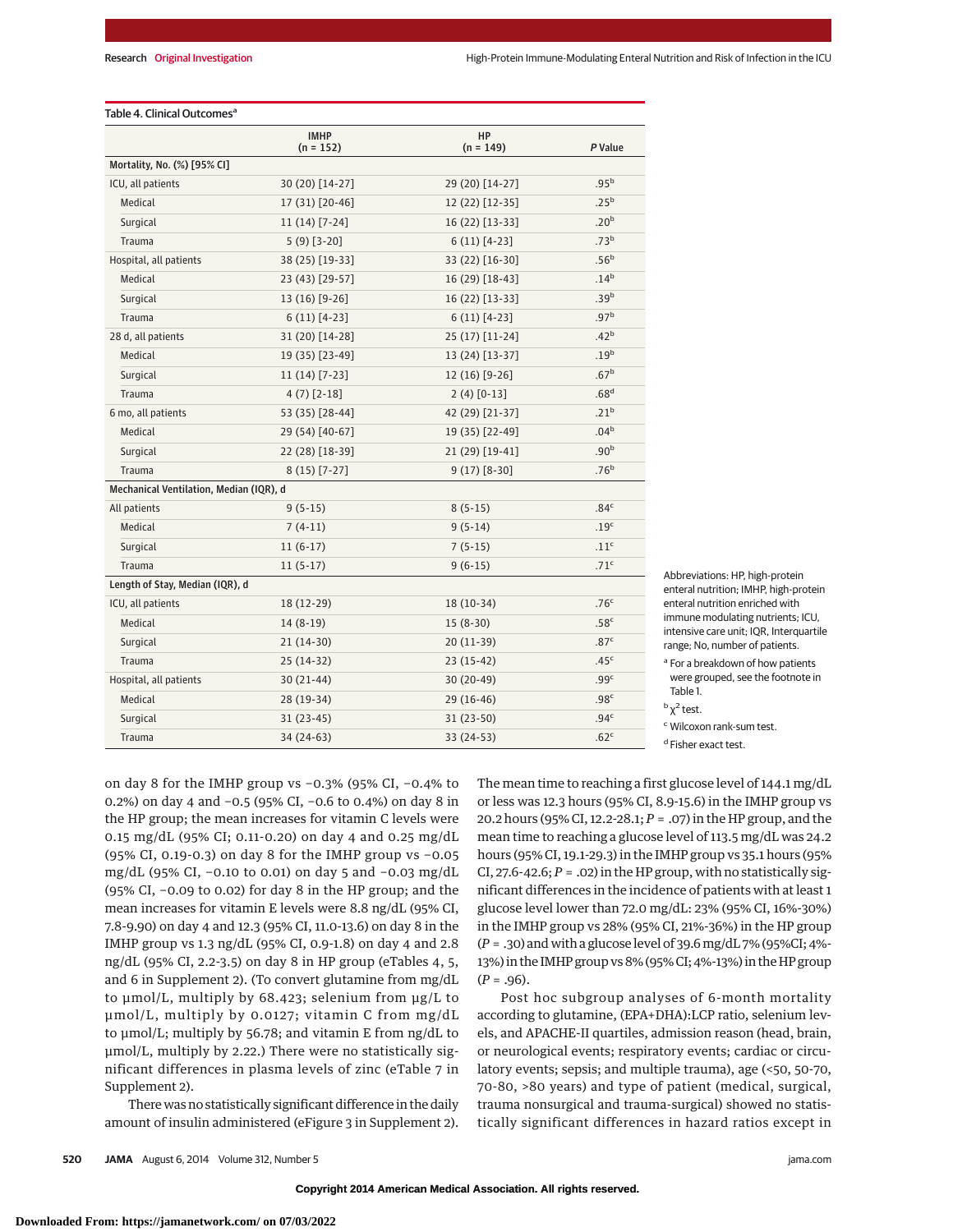|                              | ັ         |                |                      |                  |                       |         |
|------------------------------|-----------|----------------|----------------------|------------------|-----------------------|---------|
|                              | Total No. | No. of Deaths  | Degree of<br>Freedom | Coefficient (SE) | Hazard Ratio (95% CI) | P Value |
| Treatment                    |           |                |                      |                  |                       |         |
| <b>IMHP</b>                  | 152       | 53             | $1\,$                | 0.45(0.21)       | $1.57(1.03-2.39)$     | .04     |
| HP                           | 149       | 42             | $\mathbf 0$          |                  |                       |         |
| Age, y                       |           |                |                      |                  |                       |         |
| $\leq 50$                    | 91        | $9\,$          | $1\,$                | 2.15(0.43)       | $0.12(0.05-0.27)$     | 1001    |
| <b>IMHP</b>                  | 49        | 5              |                      |                  |                       |         |
| HP                           | 42        | $\overline{4}$ |                      |                  |                       |         |
| $>50-570$                    | 116       | 31             | $1\,$                | 1.42(0.29)       | $0.24(0.14-0.43)$     | 1001    |
| <b>IMHP</b>                  | 57        | 16             |                      |                  |                       |         |
| HP                           | 59        | 15             |                      |                  |                       |         |
| $>70-580$                    | 60        | 30             | $1\,$                | 0.76(0.28)       | $0.47(0.27-0.81)$     | .006    |
| <b>IMHP</b>                  | 32        | 19             |                      |                  |                       |         |
| HP                           | 28        | 11             |                      |                  |                       |         |
| >80                          | 34        | 25             | $\mathbf 0$          |                  |                       |         |
| <b>IMHP</b>                  | 14        | 13             |                      |                  |                       |         |
| HP                           | 20        | 12             |                      |                  |                       |         |
| APACHE II score <sup>b</sup> |           |                | $1\,$                | 0.05(0.01)       | $1.05(1.02-1.09)$     | 1001    |

disease.

Abbreviations: APACHE-II, Acute Physiology and Chronic Health Evaluation II; HP, high-protein enteral nutrition; IMHP, high-protein enteral nutrition enriched with immune modulating nutrients.

were deleted from the analysis due to missing values for APACHE II scores and the analysis was based on the assumption of missing completely at random.

**b** Reference increment for APACHE II score: per 1 additional point. The score

ranges from 0-71, with higher scores indicating more severe

a Analysis of time to mortality, based on the 6-month data set. The analysis was performed with the use of a Cox proportional hazards model and univariate screening followed by a stepwise variable-selection procedure. Two records

medical patients and age older than 80 years in favor of HP vs IMHP patients (eFigure 4 in Supplement 2).

#### Adverse Events

In total, 91 serious adverse events were reported among 43 IMHP patients and 48 HP patients (eTable 8 in Supplement 2). Only 1 in the IMHP group (diarrhea) and 1 in the HP group (clinical deterioration laparotomy) were possibly related to the study product. In total, 717 adverse events were recorded, 345 in 105 patients (69%) in the IMHP group and 372 in 105 patients (71%) in the HP group. In total, 95 adverse events were related to the study products (75 possibly, 18 probably, and 2 definitely related) with no statistically significant differences between groups.

# **Discussion**

In this randomized double-blind multicenter trial comparing IMHP with HP nutrition in a heterogeneous ICU population of patients breathing with the aid of mechanical ventilation, we could not show any effect of the nutritional formulae on infectious complications. After adjustment for age and APACHE-II score, there was a higher 6-month mortality hazard ratio of 1.57 in IMHP patients compared with the HP patients. Because this study gave a signal for serious safety concerns of immune-modulating nutrients, statistical tests for mortality were also performed in predefined subgroups. Adjusting *P* values for multiple testing was not performed in order not to reduce the signal for safety concerns. Our results contrast published meta-analyses stating that immune-modulating enteral nutrition was associated with reductions in infectious morbidity and improved recovery in critically ill patients compared with standard highprotein enteral nutriton.5-7

Glutamine was selected in the IMHP feed based on results from meta-analyses evaluating glutamine supplementation and infectious complications and mortality.<sup>11,12</sup> However, a recent meta-analysis on parenteral glutamine, including the Scandinavian Glutamine Trial<sup>13</sup> and the Scottish Intensive Care Glutamine or Selenium Evaluative Trial  $(SIGHT),<sup>14</sup>$  and a meta-analysis on enteral glutamine supplementation showed no reductions in infectious complications or mortality rates.<sup>15,16</sup> Most recently, the Reducing Deaths Due to Oxidative Stress (REDOXS) trial reported increased mortality rates in patients receiving glutamine supplement without reductions in infections.<sup>17</sup> The magnitude of these findings is comparable with our study. In the REDOXS study, intravenous (Dipeptiven, Fresenius Kabi) and enteral alanyl-glutamine and glycine-glutamine dipeptides were used. Our experimental IMHP feed contained alanyl-glutamine dipeptide. In the REDOXS trial, a daily enteral glutamine intake of 30 g/d and intravenous glutamine intake of 0.35 g/kg ideal body weight per day was targeted, which is much higher than the recommended glutamine intake of 0.3 to 0.5 g/kg of body weight per day used in our study.<sup>18</sup> From day 3 through 14, the mean enteral nutrition intake in our study was 70% of target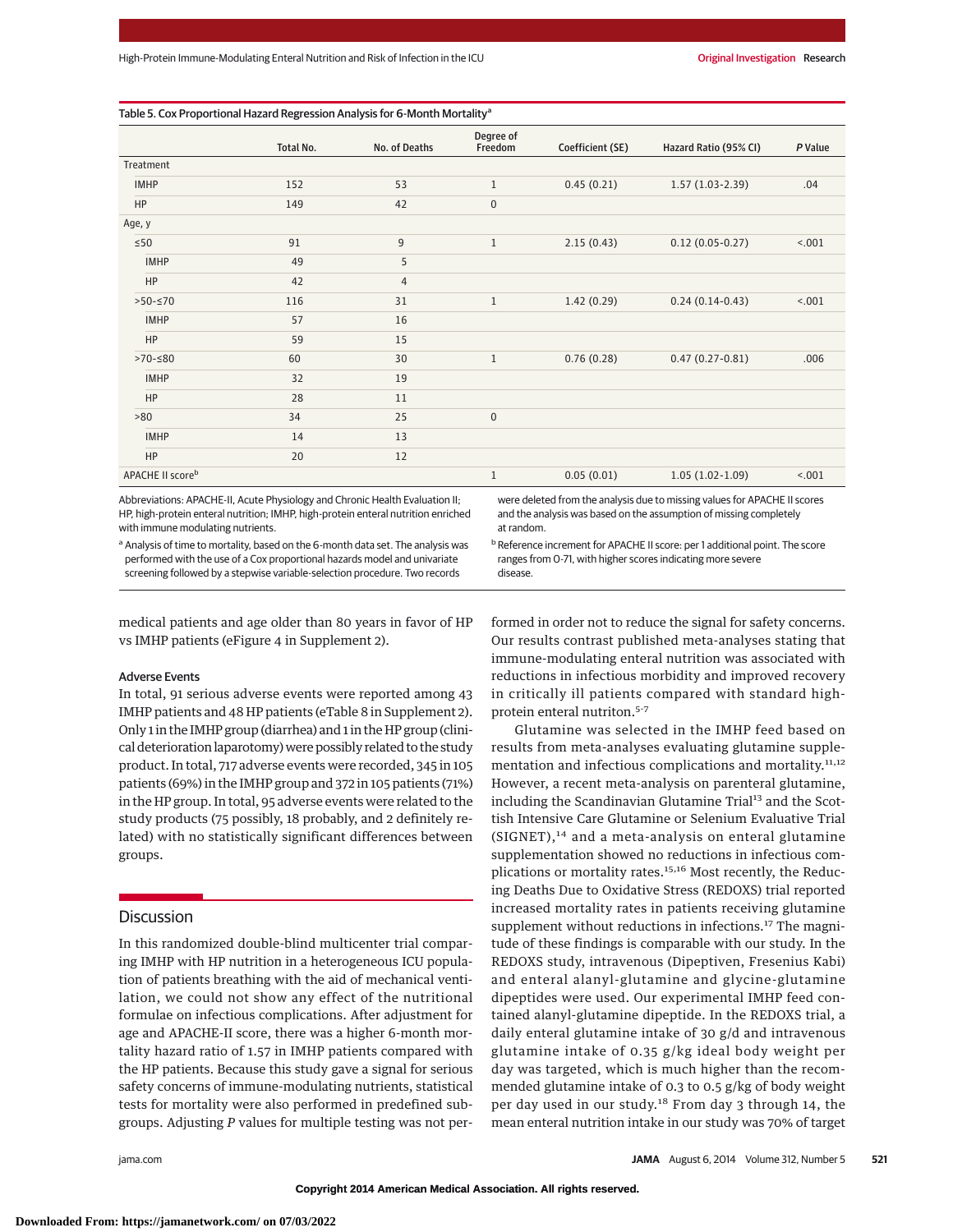energy intake (eFigure 5 in Supplement 2), resulting in an average glutamine intake of 0.28 g/kg of body weight per day.

The IMHP feed was enriched with omega-3 fatty acids EPA and DHA from fish-oils. Three randomized clinical studies evaluating an enteral formula with omega-3 fatty acids and antioxidants compared with a high fat formula<sup>19-21</sup> showed reduced length of ICU stay, improved SOFA-scores, and lower mortality in patients with acute lung injury or sepsis-induced respiratory failure. In addition, a metaanalysis showed reduced mortality with fish-oil enriched enteral nutrition.<sup>16</sup> In contrast, more recently, the EDEN-OMEGA-study, in which omega-3 fatty acids, EPA, DHA, and γ-linoleic acid and antioxidants were administered enterally in patients with acute lung injury, was prematurely terminated for not improving the primary end point of ventilator-free days and a higher 60-day in-hospital mortality that did not reach statistical significance (26.6% vs 16.3%;  $P = .054$ ).<sup>22</sup> In this study, a twice-daily enteral bolus was administered with a daily intake of 16.2 g of EPA, DHA, and γ-linoleic acid, which is a similar intake of omega-3 fatty acids compared with previous studies.<sup>19-21</sup> Patients in the control group of the EDEN-OMEGA study received 16.2 g of protein more on a daily basis, which could also have contributed to the results of this trial. IMHP patients in our study had an EPA+DHA intake from day 3-14 of 0.07 g/kg of body weight per day (on average 5.6 g/d) and still experienced potential harm, despite continuous feeding and a control group with similar amounts of protein.

Levels of antioxidants, selenium, vitamin C, vitamin E, and zinc were increased in the IMHP experimental feed as suggested by the American Society for Parenteral and Enteral Nutrition and/Society of Critical Care Medicine guidelines and meta-analyses.<sup>1,2,23,24</sup> However, our results and those reported in the SIGNET<sup>14</sup> and REDOXS<sup>17</sup> trials did not show any benefit of selenium supplementation in intention-to-treat analyses. The Signet trial administered dosages of 500 μg/d intravenously, and the REDOXS trial administered 500 μg/d intravenously and 300 μg/d enterally. In our study, IMHP patients achieved a selenium intake from day 3 through14 of 2.66 μg/kg of body weight per day (on average 212 μg/d).

Concerning supplementation with glutamine, omega-3 fatty acids, and antioxidants in critically ill patients, older studies seem to show positive effects compared with more recent studies reporting no or negative effects. This declining incremental benefit over time was recently demonstrated for studies of parenteral glutamine supplementation.<sup>25</sup> Moreover, findings from single-center glutamine intervention studies seem to demonstrate positive effects, in contrast with multicenter studies, like ours, which have demonstrated negative effects of glutamine supplementation.<sup>26</sup> The strengths of the MetaPlus study include the prospective, randomized and blinded design, complying with current best practice in 14 ICUs in 4 European countries in a pragmatic way, the use of CDC definitions of infections and the intention-to-treat analysis, all augmenting external validity. Furthermore, the adequacy of delivery of feeding is clearly an additional strength. Within 3 days, on average 70% of target energy intake was reached in IMHP patients and 80% in HP patients, markedly higher than reported enteral intakes in previous studies (<55% of target).17,27-29 Our feeding intervention can, therefore, be considered as successful. A limitation of the study is the lack of data on numbers of prescreened eligible patients for inclusion. This could have led to biased patient group selection, affecting the external validity of results. However, because baseline APACHE-II scores and the mean age of our ICU population are similar to recent large studies,  $8,9,14,17,22$ we believe the effects of bias are limited. In addition, the combined nutrient interventions in the experimental feed preclude firm conclusions on the effects of individual components. Moreover, the heterogeneous study groups may have reduced the power to detect beneficial effects in specific subgroups and should only be interpreted as exploratory, although we were not able to observe these effects within our prespecified subgroups. Furthermore, the lack of quantification of supplemental parenteral nutrition and intravenous glucose administration in the calculation of total energy intake is a limitation. However, the high-energy intake with enteral nutrition and the current practice in participating centers not to use supplemental parenteral nutrition when enteral nutrition intake is more than 60% to 80% of target, aiming for full enteral nutrition, minimizes the risk of a marked effect of supplemental parenteral nutrition and intravenous glucose and use of SPN was very low (13%- 15% of patients).

The 6-month mortality rate in the HP group of 28% is low compared with the 6-month mortality rates reported in the REDOXS<sup>17</sup> (35%) and SIGNET<sup>14</sup> trials (43%). Protein intakes in these studies were much lower compared with the protein intake in our study (1.2 g/kg of body weight per day, day 3), in line with protein intakes of the high protein intake groups in 2 observational studies showing that higher protein intakes were associated with lower mortality.<sup>8,9</sup> Recently, a protein intake of 1.2 to 1.5 g/kg body weight per day for adult critically ill patients was suggested.<sup>30</sup> Our observed 28-day mortality rate in the HP group is comparable with mortality rates obtained in the observational studies that led to these recommendations. Therefore, we speculate that successful enteral feeding in mechanically ventilated critically ill patients with the HP control feed could have contributed to the low mortality rates. In previous nutritional intervention studies, high-protein tube feeds were not used, because, until recently, high-protein tube feeds were not commercially available. A balanced amino acid pattern in the HP enteral feed containing 9 g of glutamine as part of intact protein in 1500 mL of the formula may also have contributed to the low mortality rates in this group. Recently, it has been suggested that manipulation of the amino acid composition of enteral feeds leading to an unbalanced composition may have adverse clinical consequences.<sup>31</sup>

The MetaPlus trial results add to the possible harmful effects reported in at least 3 recent, large, multicenter trials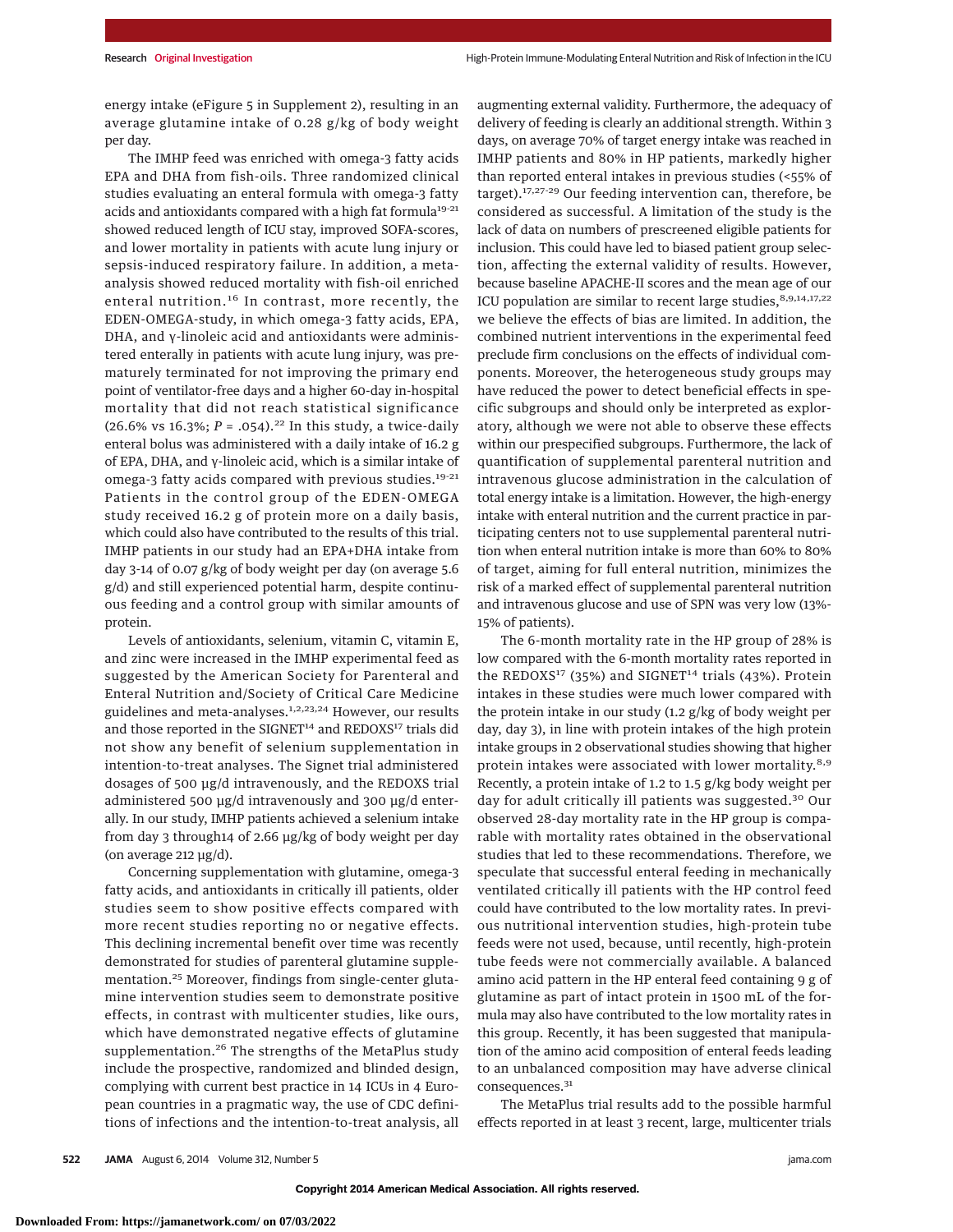on immunonutrition: the REDOXS, EDEN-OMEGA, and SIGNET trials, showing no benefit or possibly harmful effects. However, in the MetaPlus study, lower dosages of the immune-modulating nutrients were used than in the other recent studies, and administered continuously and only by enteral feeding. Our results thus suggest that harmful effects may also be present using these lower dosages. We believe that these observations should lead to a critical appraisal of current guidelines on the use of immunemodulating nutrients in mechanically ventilated critically ill patients.

#### ARTICLE INFORMATION

**Author Affiliations:** Gelderse Vallei Hospital, Ede, the Netherlands (van Zanten, Fijn); Groupe Hôpital Pellegrin – CHU Bordeaux, Bordeaux, France (Sztark, Petit); Universitätsklinikum Leipzig, Germany (Kaisers); Heinrich-Braun-Klinikum, Zwickau, Germany (Zielmann); Klinikum Neuperlach, Munich, Germany (Felbinger); Klinikum St Georg, Leipzig, Germany (Sablotzki); Ghent University Hospital, Ghent, Belgium (De Waele); Hôpital Universitaire Albert Michallon, Grenoble, France (Timsit); Medisch Centrum Alkmaar, Alkmaar, the Netherlands (Honing); Charité Universitätsmedizin Berlin, Germany (Keh); Erasme University Hospital, Université libre de Bruxelles, Brussels, Belgium (Vincent, Preiser); Hôpital Antoine-Béclère, Clamart, France (Zazzo); Nutricia Advanced Medical Nutrition, Nutricia Research, Utrecht, the Netherlands (van Horssen, Hofman).

**Author Contributions:** Dr van Zanten had full access to all of the data in the study and takes responsibility for the integrity of the data and the accuracy of the data analysis.

Study concept and design: van Zanten, Sablotzki, Preiser, van Horssen, Hofman.

Acquisition, analysis, or interpretation of data: van Zanten, Sztark, Kaisers, Zielmann, Felbinger, Sablotzki, De Waele, Timsit, Honing, Keh, Vincent, Zazzo, Fijn, Petit, Preiser, van Horssen, Hofman. Drafting of the manuscript: van Zanten, Timsit, Preiser, van Horssen, Hofman.

Critical revision of the manuscript for important intellectual content: van Zanten, Sztark, Kaisers, Zielmann, Felbinger, Sablotzki, De Waele, Timsit, Honing, Keh, Vincent, Zazzo, Fijn, Petit, Preiser, van Horssen, Hofman.

Statistical analysis: van Zanten, van Horssen, Hofman.

Obtained funding: Hofman.

Administrative, technical, or material support: Sablotzki.

Study supervision: van Zanten, Sablotzki, De Waele, Vincent, Petit, Preiser, Hofman.

**Conflict of Interest Disclosures:** All authors have completed and submitted the ICMJE Form for Disclosure of Potential Conflicts of Interest. Dr van Zanten reported that he has received honoraria for advisory board meetings, lectures, and travel expenses from Abbott, Baxter, Danone, Fresenius Kabi, Nestle, Novartis, and Nutricia. Inclusion fees for patients in the MetaPlus trial from Nutricia were paid to the local ICU research foundation. Dr Sztark reported that he received honoraria for advisory board meetings and lectures from Abbott, Baxter, Fresenius Kabi, Sanofi, and Takeda. Inclusion fees for patients in the MetaPlus trial from Nutricia were

paid to the University Hospital of Bordeaux (direction of clinical research). Dr Felbinger reported that he received honoraria for advisory board meetings, lectures, and travel expenses from Abbott, Baxter, BBraun, Fresenius Kabi, Novartis, and Nutricia. Inclusion fees for patients in the MetaPlus trial from Nutricia were paid to the local ICU research foundation. Dr Sablotzki reported that he received honoraria for advisory board meetings, lectures, and travel expenses from Bayer Healthcare, CSL Behring, Löser medizintechnik, Astellas Pharma, Fresenius, and MSD. Inclusion fees for patients in the MetaPlus trial from Nutricia were paid to the Hospital St. Georg GmbH. Dr Timsit reported that he received honoraria for advisory board meetings, lectures, and travel expenses from Merck, Astellas, Pfizer, Novartis, and 3M. Inclusion fees for patients in the MetaPlus trial from Nutricia were paid to the local ICU research foundation. Dr Honing reported no conflict of interest. Inclusion fees for patients in the MetaPlus trial from Nutricia were paid to the University Hospital of Bordeaux (director of clinical research). Dr Preiser reported that he received honoraria for advisory board meetings, lectures, and travel expenses from BBraun, Baxter, Fresenius, Nestle, and Nutricia. Dr van Horssen and Ms Hofman are employed by Nutricia Advanced Medical Nutrition, Nutricia Research. No other disclosures were reported.

**Funding/Support:** Nutricia Advanced Medical Nutrition, Nutricia Research, Utrecht, the Netherlands was the study sponsor.

**Role of the Sponsors:** The study sponsor contributed to the design and conduct of the study; collection, management, analysis, and interpretation of the data; preparation, review, and approval of the manuscript; and decision to submit the manuscript for publication. Study products were provided to participating centers for free. The sponsor has paid fees to participating sites to cover costs per included patient. The sponsor and the coordinating investigator Dr van Zanten contributed to drafting the manuscript.

**Additional Contributions:** We thank the patients who participated in this study and the ICU personnel, especially nutrition support services and nurses, for supporting this study. We are grateful to Donghui Yu, PhD, for statistical support. Dr Yu is employed by Nutricia Research, Utrecht, the Netherlands, and did not receive additional financial compensation.

# **REFERENCES**

**1**. Kreymann KG, Berger MM, Deutz NE, et al; DGEM (German Society for Nutritional Medicine); ESPEN (European Society for Parenteral and

**Conclusions** 

Among adult mechanically ventilated medical, surgical and trauma ICU patients, high-protein enteral nutrition enriched with immune-modulating nutrients vs standard high-protein enteral nutrition did not improve infectious complications or other clinical end points and may be harmful as suggested by increased adjusted mortality at 6 months. These findings do not support the use of high-protein enteral nutrition enriched with immune-modulating nutrients in these patients.

> Enteral Nutrition). ESPEN Guidelines on Enteral Nutrition: intensive care. Clin Nutr. 2006;25(2): 210-223.

**2**. McClave SA, Martindale RG, Vanek VW, McCarthy M, Roberts P, Taylor B, et al Guidelines for the provision and assessment of nutrition support therapy in the adult critically ill patient: Society of Critical Care Medicine (SCCM) and American Society for Parenteral and Enteral Nutrition (A.S.P.E.N.). JPEN Parenter Enteral Nutr. 2009;33(3):277-316.

**3**. Hegazi RA, Wischmeyer PE. Clinical review: optimizing enteral nutrition for critically ill patients—a simple data-driven formula. Crit Care. 2011;15(6):234.

**4**. Calder PC. n-3 fatty acids, inflammation, and immunity—relevance to postsurgical and critically ill patients. Lipids. 2004;39(12):1147-1161.

**5**. Beale RJ, Bryg DJ, Bihari DJ. Immunonutrition in the critically ill: a systematic review of clinical outcome. Crit Care Med. 1999;27(12):2799-2805.

**6**. Heyland DK, Novak F, Drover JW, Jain M, Su X, Suchner U. Should immunonutrition become routine in critically ill patients? a systematic review of the evidence.JAMA. 2001;286(8):944-953.

**7**. Montejo JC, Zarazaga A, López-Martínez J, et al; Spanish Society of Intensive Care Medicine and Coronary Units. Immunonutrition in the intensive care unit: a systematic review and consensus statement. Clin Nutr. 2003;22(3):221-233.

**8**. Weijs PJ, Stapel SN, de Groot SD, et al. Optimal protein and energy nutrition decreases mortality in mechanically ventilated, critically ill patients: a prospective observational cohort study. JPEN J Parenter Enteral Nutr. 2012;36(1):60-68.

**9**. Allingstrup MJ, Esmailzadeh N, Wilkens Knudsen A, et al. Provision of protein and energy in relation to measured requirements in intensive care patients. Clin Nutr. 2012;31(4):462-468.

**10**. Garner JS, Jarvis WR, Emori TG, Horan TC, Hughes JM. CDC definitions for nosocomial infections, 1988. Am J Infect Control. 1988;16(3): 128-140.

**11**. Avenell A. Glutamine in critical care: current evidence from systematic reviews. Proc Nutr Soc. 2006;65(3):236-241.

**12**. Novak F, Heyland DK, Avenell A, Drover JW, Su X. Glutamine supplementation in serious illness: a systematic review of the evidence. Crit Care Med. 2002;30(9):2022-2029.

**13**. Wernerman J, Kirketeig T, Andersson B, et al; Scandinavian Critical Care Trials Group. Scandinavian glutamine trial: a pragmatic